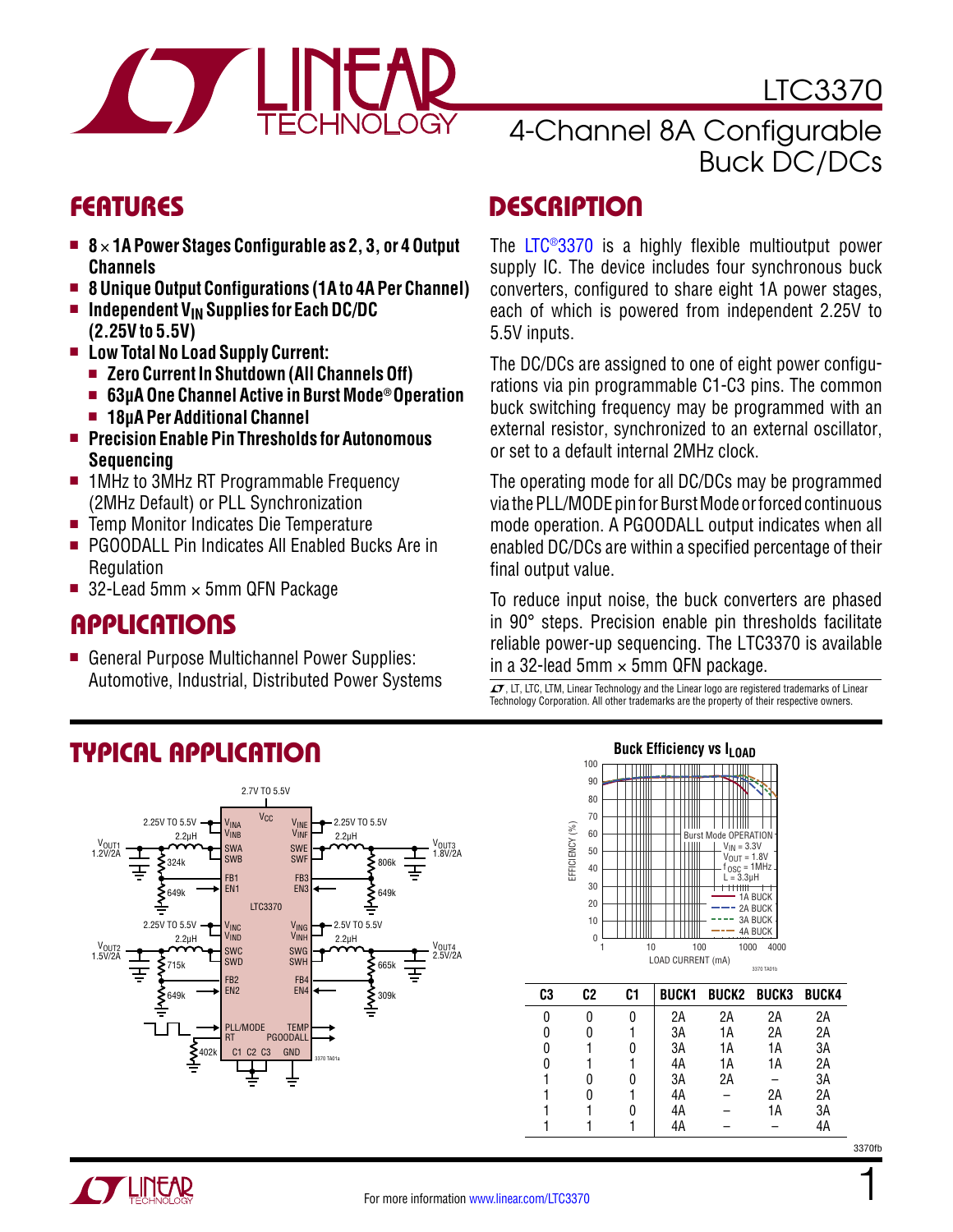# **TABLE OF CONTENTS**

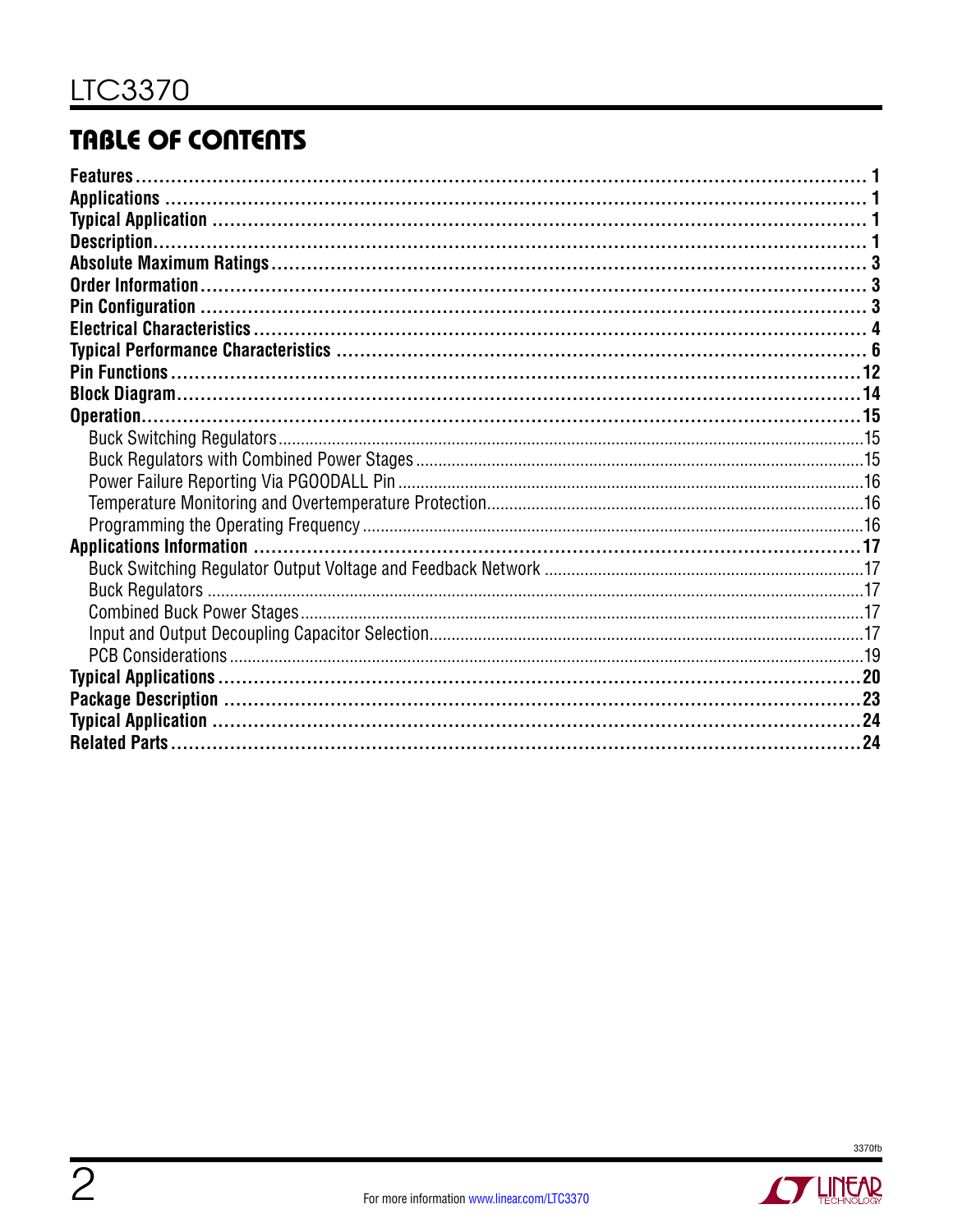# <span id="page-2-0"></span>Absolute Maximum Ratings Pin Configuration

**(Note 1)**

| $VINA-H$ , FB1-4, EN1-4, V <sub>CC</sub> , PGOODALL, |
|------------------------------------------------------|
|                                                      |
|                                                      |
|                                                      |
| <b>Operating Junction Temperature Range</b>          |
|                                                      |
|                                                      |
|                                                      |



## ORDER INFORMATION

**[\(http://www.linear.com/product/LTC3370#orderinfo](http://www.linear.com/product/LTC3370#orderinfo))**

| <b>LEAD FREE FINISH</b> | <b>TAPE AND REEL</b> | PART MARKING* | I PACKAGE DESCRIPTION                      | TEMPERATURE RANGE |
|-------------------------|----------------------|---------------|--------------------------------------------|-------------------|
| LTC3370EUH#PBF          | LTC3370EUH#TRPBF     | 3370          | $132$ -Lead (5mm $\times$ 5mm) Plastic QFN | 1–40°C to 125°C   |
| LTC3370IUH#PBF          | LTC3370IUH#TRPBF     | 3370          | 32-Lead (5mm × 5mm) Plastic QFN            | ' –40°C to 125°C  |
| LTC3370HUH#PBF          | LTC3370HUH#TRPBF     | 3370          | 32-Lead (5mm × 5mm) Plastic QFN            | 1–40°C to 150°C   |

Consult LTC Marketing for parts specified with wider operating temperature ranges. \*The temperature grade is identified by a label on the shipping container.

For more information on lead free part marking, go to: http://www.linear.com/leadfree/

For more information on tape and reel specifications, go to: http://www.linear.com/tapeandreel/. Some packages are available in 500 unit reels through designated sales channels with #TRMPBF suffix.

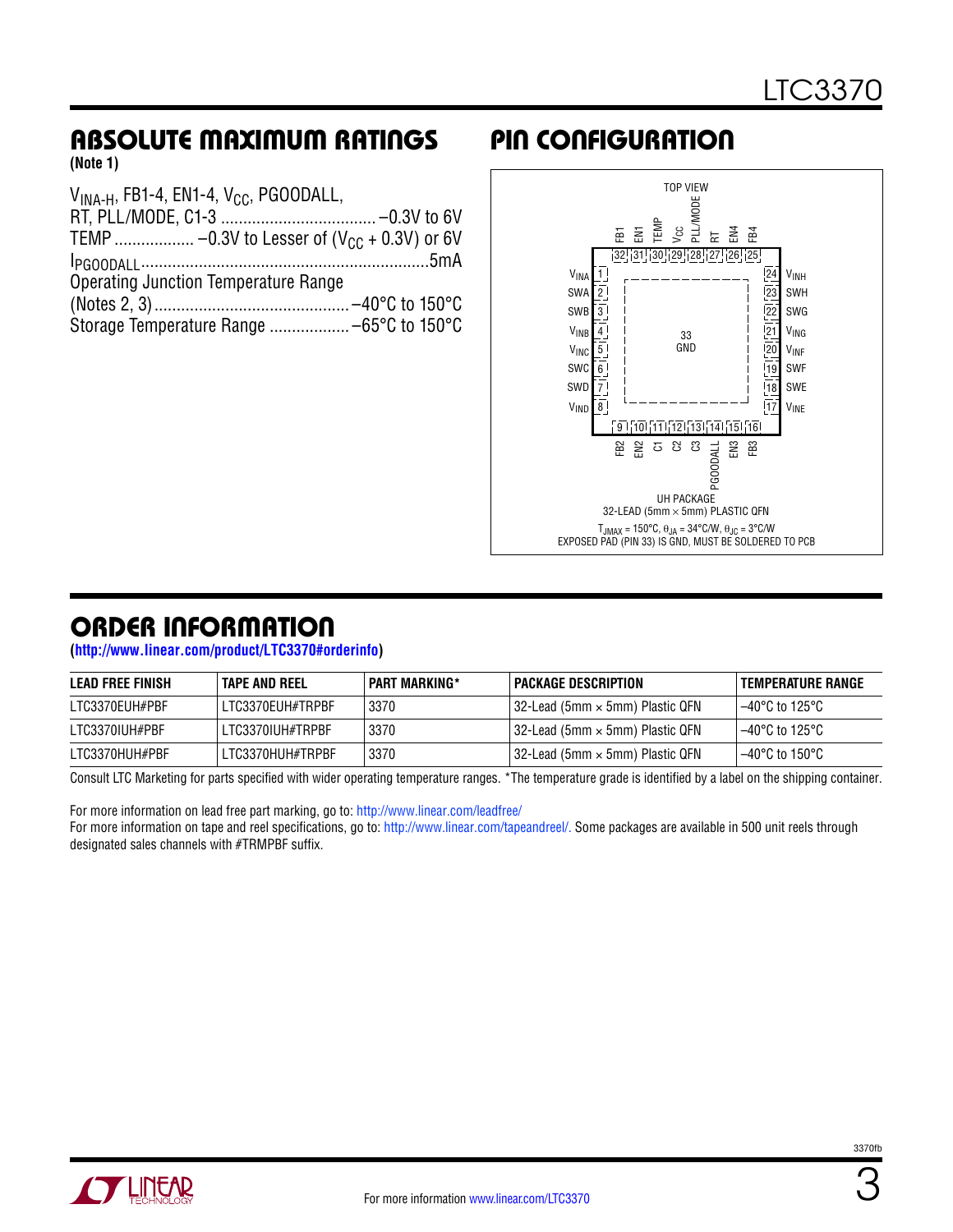### <span id="page-3-0"></span>**ELECTRICAL CHARACTERISTICS** The  $\bullet$  denotes the specifications which apply over the full operating

junction temperature range, otherwise specifications are at T<sub>A</sub> = 25°C (Note 2). V<sub>CC</sub> = V<sub>INA-H</sub> = 3.3V, unless otherwise specified.

| <b>SYMBOL</b>                   | <b>PARAMETER</b>                                                                                                                       | <b>CONDITIONS</b>                                                                                                                  |                        | <b>MIN</b>         | <b>TYP</b>                            | <b>MAX</b>         | <b>UNITS</b>                           |
|---------------------------------|----------------------------------------------------------------------------------------------------------------------------------------|------------------------------------------------------------------------------------------------------------------------------------|------------------------|--------------------|---------------------------------------|--------------------|----------------------------------------|
| V <sub>CC</sub>                 | V <sub>CC</sub> Voltage Range                                                                                                          |                                                                                                                                    | $\bullet$              | 2.7                |                                       | 5.5                | V                                      |
| V <sub>CC(UVLO)</sub>           | Undervoltage Threshold on V <sub>CC</sub>                                                                                              | V <sub>CC</sub> Voltage Falling<br>V <sub>CC</sub> Voltage Rising                                                                  | $\bullet$              | 2.325<br>2.425     | 2.45<br>2.55                          | 2.575<br>2.675     | $\vee$<br>V                            |
| IVCC(ALLOFF)                    | V <sub>CC</sub> Input Supply Current                                                                                                   | All Switching Regulators in Shutdown                                                                                               |                        |                    | 0                                     | 2.5                | μA                                     |
| <b>I</b> vcc                    | V <sub>CC</sub> Input Supply Current                                                                                                   | One Buck Active<br>PLL/MODE = 0V, $R_T = 400k$ , $V_{FB(BUCK)} = 0.85V$<br>PLL/MODE = 2MHz                                         |                        |                    | 45<br>170                             | 70<br>250          | μA<br>μA                               |
| $f_{\rm OSC}$                   | Internal Oscillator Frequency                                                                                                          | $V_{\text{RT}} = V_{\text{CC}}$ , PLL/MODE = 0V<br>$V_{\text{RT}} = V_{\text{CC}}$ , PLL/MODE = 0V<br>$R_T = 400k$ , PLL/MODE = 0V | $\bullet$              | 1.8<br>1.75<br>1.8 | $\overline{2}$<br>2<br>$\overline{2}$ | 2.2<br>2.25<br>2.2 | <b>MHz</b><br><b>MHz</b><br><b>MHz</b> |
| f <sub>PLL/MODE</sub>           | <b>Synchronization Frequency</b>                                                                                                       | $t_{LOW}$ , $t_{HIGH} > 40$ ns                                                                                                     | $\bullet$              | 1                  |                                       | 3                  | <b>MHz</b>                             |
| VPLL/MODE                       | PLL/MODE Level High<br>PLL/MODE Level Low                                                                                              | For Synchronization<br>For Synchronization                                                                                         | $\bullet$<br>$\bullet$ | 1.2                |                                       | 0.4                | V<br>V                                 |
| <b>V<sub>RT</sub></b>           | RT Servo Voltage                                                                                                                       | $R_T = 400k$                                                                                                                       | $\bullet$              | 780                | 800                                   | 820                | mV                                     |
| <b>Temp Monitor</b>             |                                                                                                                                        |                                                                                                                                    |                        |                    |                                       |                    |                                        |
| V <sub>TEMP</sub> (ROOM)        | TEMP Voltage at 25°C                                                                                                                   |                                                                                                                                    |                        | 180                | 220                                   | 260                | mV                                     |
| $\Delta V$ TEMP <sup>/°</sup> C | V <sub>TEMP</sub> Slope                                                                                                                |                                                                                                                                    |                        |                    | 7                                     |                    | mV/°C                                  |
| 0T                              | Overtemperature Shutdown                                                                                                               |                                                                                                                                    |                        |                    | 170                                   |                    | $^{\circ}C$                            |
| OT Hyst                         | Overtemperature Hysteresis                                                                                                             |                                                                                                                                    |                        |                    | 10                                    |                    | °C                                     |
| <b>1A Buck Regulators</b>       |                                                                                                                                        |                                                                                                                                    |                        |                    |                                       |                    |                                        |
| $V_{\text{IN}}$                 | <b>Buck Input Voltage Range</b>                                                                                                        |                                                                                                                                    | $\bullet$              | 2.25               |                                       | 5.5                | V                                      |
| V <sub>OUT</sub>                | <b>Buck Output Voltage Range</b>                                                                                                       |                                                                                                                                    | $\bullet$              | VFB                |                                       | $V_{\text{IN}}$    | $\sf V$                                |
| VIN(UVLO)                       | Undervoltage Threshold on VIN                                                                                                          | V <sub>IN</sub> Voltage Falling<br>V <sub>IN</sub> Voltage Rising                                                                  | $\bullet$<br>$\bullet$ | 1.95<br>2.05       | 2.05<br>2.15                          | 2.15<br>2.25       | $\vee$<br>V                            |
| <b>IVIN</b>                     | <b>Burst Mode Operation Input Current</b><br><b>Forced Continuous Mode Operation</b><br><b>Input Current</b><br>Shutdown Input Current | $V_{FB} = 0.85V$ (Note 4)<br>$I_{SW(BUCK)} = 0 \mu A$ , FB = 0V                                                                    |                        |                    | 18<br>400<br>0                        | 30<br>600<br>2.5   | μA<br>μA<br>μA                         |
| <b>I</b> <sub>FWD</sub>         | <b>PMOS Current Limit</b>                                                                                                              | (Note 5)                                                                                                                           |                        | 1.9                | 2.3                                   | 2.7                | A                                      |
| V <sub>FB1</sub>                | Feedback Regulation Voltage for Buck 1                                                                                                 |                                                                                                                                    | $\bullet$              | 792                | 800                                   | 808                | mV                                     |
| V <sub>FB</sub>                 | Feedback Regulation Voltage for<br>Bucks 2-4                                                                                           |                                                                                                                                    | $\bullet$              | 780                | 800                                   | 820                | mV                                     |
| <b>IFB</b>                      | Feedback Leakage Current                                                                                                               | $V_{FB} = 0.85V$                                                                                                                   |                        | $-50$              |                                       | 50                 | nA                                     |
| $D_{MAX}$                       | Maximum Duty Cycle                                                                                                                     | $V_{FB} = 0V$                                                                                                                      | $\bullet$              | 100                |                                       |                    | $\%$                                   |
| R <sub>PMOS</sub>               | PMOS On-Resistance                                                                                                                     | $ISW = 100mA$                                                                                                                      |                        |                    | 300                                   |                    | $m\Omega$                              |
| R <sub>NMOS</sub>               | NMOS On-Resistance                                                                                                                     | $I_{SW} = -100mA$                                                                                                                  |                        |                    | 240                                   |                    | $m\Omega$                              |
| <b>ILEAKP</b>                   | <b>PMOS Leakage Current</b>                                                                                                            | $EN = 0$                                                                                                                           |                        | $-2$               |                                       | $\overline{c}$     | μA                                     |
| <b>ILEAKN</b>                   | <b>NMOS Leakage Current</b>                                                                                                            | $EN = 0$                                                                                                                           |                        | $-2$               |                                       | 2                  | μA                                     |
| tss                             | Soft-Start Time                                                                                                                        |                                                                                                                                    |                        |                    | $\mathbf{1}$                          |                    | ms                                     |
| V <sub>PGOOD</sub> (FALL)       | Falling PGOOD Threshold for Buck 1                                                                                                     | % of Regulated VFB                                                                                                                 |                        | 96.8               | 98                                    | 99.2               | $\%$                                   |
|                                 | Falling PGOOD Threshold for Bucks 2 to 4                                                                                               | % of Regulated V <sub>FB</sub>                                                                                                     |                        | 93                 | 95                                    | 97                 | $\%$                                   |
| V <sub>PGOOD</sub> (HYS)        | PGOOD Hysteresis for Bucks 1 to 4                                                                                                      | % of Regulated VFB                                                                                                                 |                        |                    | 0.3                                   |                    | $\%$                                   |



**STATEAR** 

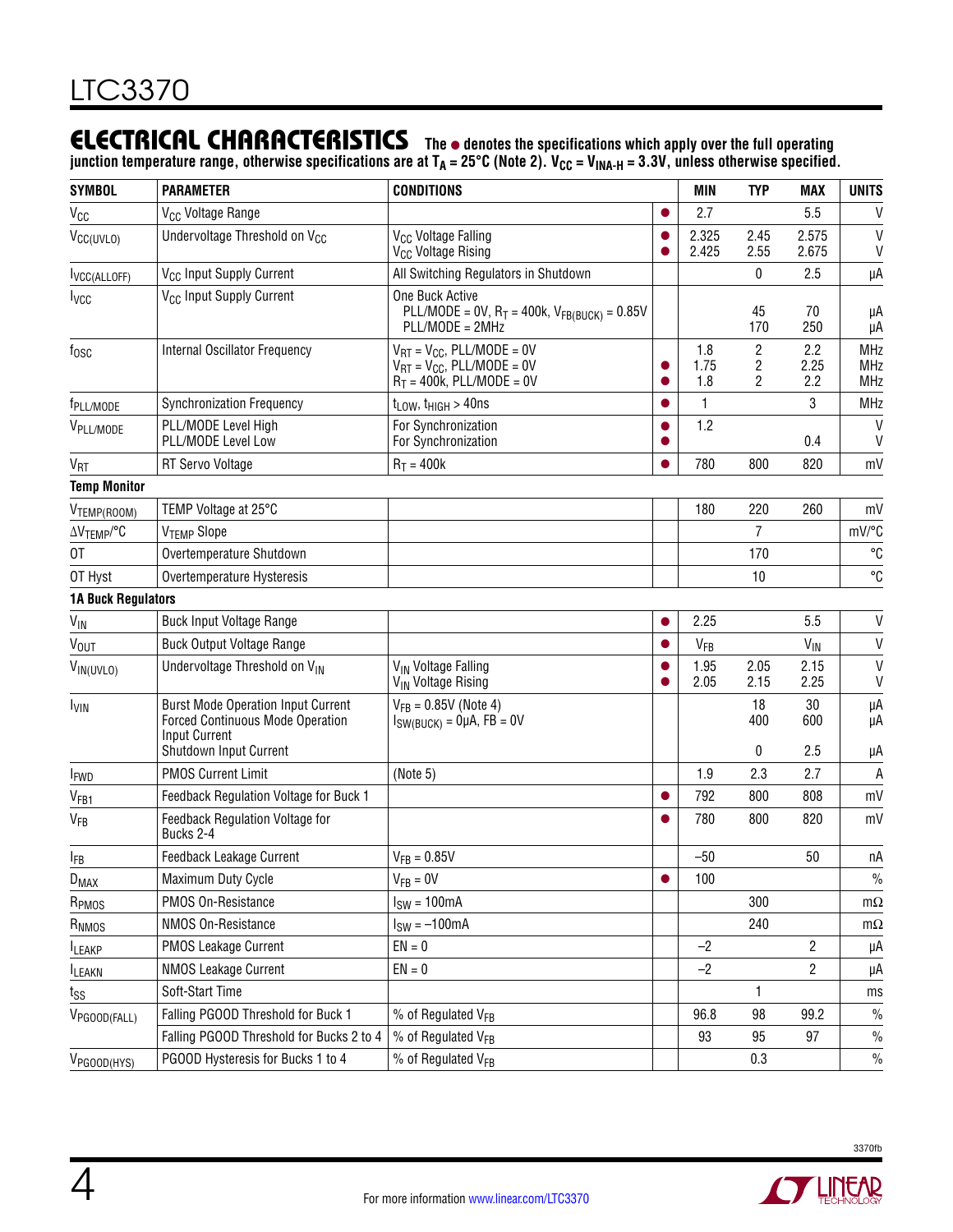### **ELECTRICAL CHARACTERISTICS** The  $\bullet$  denotes the specifications which apply over the full operating

junction temperature range, otherwise specifications are at T<sub>A</sub> = 25°C (Note 2). V<sub>CC</sub> = V<sub>INA-H</sub> = 3.3V, unless otherwise specified.

| <b>SYMBOL</b>           | <b>PARAMETER</b>                                          | <b>CONDITIONS</b>                     |           | <b>MIN</b>     | <b>TYP</b> | <b>MAX</b>     | <b>UNITS</b> |
|-------------------------|-----------------------------------------------------------|---------------------------------------|-----------|----------------|------------|----------------|--------------|
|                         | <b>Buck Regulators Combined</b>                           |                                       |           |                |            |                |              |
| FWD <sub>2</sub>        | <b>PMOS Current Limit</b>                                 | 2 Buck Power Stages Combined (Note 5) |           |                | 4.6        |                | А            |
| FWD3                    | <b>PMOS Current Limit</b>                                 | 3 Buck Power Stages Combined (Note 5) |           |                | 6.9        |                | Α            |
| FWD4                    | <b>PMOS Current Limit</b>                                 | 4 Buck Power Stages Combined (Note 5) |           |                | 9.2        |                | Α            |
|                         | Interface Logic Pins (PGOODALL, PLL/MODE, CT, C1, C2, C3) |                                       |           |                |            |                |              |
| $I_{OH}$                | Output High Leakage Current                               | PGOODALL 5.5V at Pin                  |           |                |            |                | μA           |
| $V_{OL}$                | <b>Output Low Voltage</b>                                 | PGOODALL 3mA into Pin                 |           |                | 0.1        | 0.4            | V            |
| $V_{IL}$                | C1, C2, C3 Input Low Threshold                            |                                       |           |                |            | 0.4            | V            |
| V <sub>IH</sub>         | PLL/MODE, CT, C1, C2, C3 Input High<br>Threshold          |                                       | $\bullet$ | $V_{CC}$ – 0.4 |            |                | V            |
| $V_{IL}$                | PLL/MODE Input Low Threshold                              |                                       |           |                |            | $V_{CC}$ – 1.2 | V            |
|                         | Interface Logic Pins (EN1, EN2, EN3, EN4)                 |                                       |           |                |            |                |              |
| V <sub>HI(ALLOFF)</sub> | <b>Enable Rising Threshold</b>                            | All Regulators Disabled               | 0         |                | 730        | 1200           | mV           |
| V <sub>HI</sub>         | <b>Enable Rising Threshold</b>                            | At Least One Regulator Enabled        | 0         |                | 400        | 420            | mV           |
| $V_{L0}$                | <b>Enable Falling Threshold</b>                           |                                       |           | 340            | 375        |                | mV           |
| <sup>I</sup> EN         | Enable Pin Leakage Current                                | $EN = 3.3V$                           |           |                |            |                | μA           |

**Note 1:** Stresses beyond those listed under Absolute Maximum Ratings may cause permanent damage to the device. Exposure to any Absolute Maximum Rating condition for extended periods may affect device reliability and lifetime.

**Note 2:** The LTC3370 is tested under pulsed load conditions such that  $T_J \approx T_A$ . The LTC3370E is guaranteed to meet specifications from 0°C to 85°C junction temperature. Specifications over the –40°C to 125°C operating junction temperature range are assured by design, characterization and correlation with statistical process controls. The LTC3370I is quaranteed over the -40°C to 125°C operating junction temperature range. The LTC3370H is guaranteed over the –40°C to 150°C operating junction temperature range. High junction temperatures degrade operating lifetimes; operating lifetime is derated for junction temperatures greater than 125°C. Note that the maximum ambient temperature consistent with these specifications is determined by specific operating conditions in conjunction with board layout, the rated package thermal impedance and other environmental factors. The junction temperature (T<sub>J</sub> in  $\degree$ C) is calculated from the ambient temperature (T<sub>A</sub> in  $\degree$ C) and power dissipation ( $P_D$  in Watts) according to the formula:

**Note 3:** The LTC3370 includes overtemperature protection which protects the device during momentary overload conditions. Junction temperatures will exceed 150°C when overtemperature protection is active. Continuous operation above the specified maximum operating junction temperature may impair device reliability. **Note 4:** Static current, switches not switching. Actual current may be

higher due to gate charge losses at the switching frequency. **Note 5:** The current limit features of this part are intended to protect the

IC from short term or intermittent fault conditions. Continuous operation above the maximum specified pin current rating may result in device degradation over time.

 $T_J = T_A + (P_D \bullet \theta_{JA})$ 

where  $\theta_{JA}$  (in °C/W) is the package thermal impedance.



5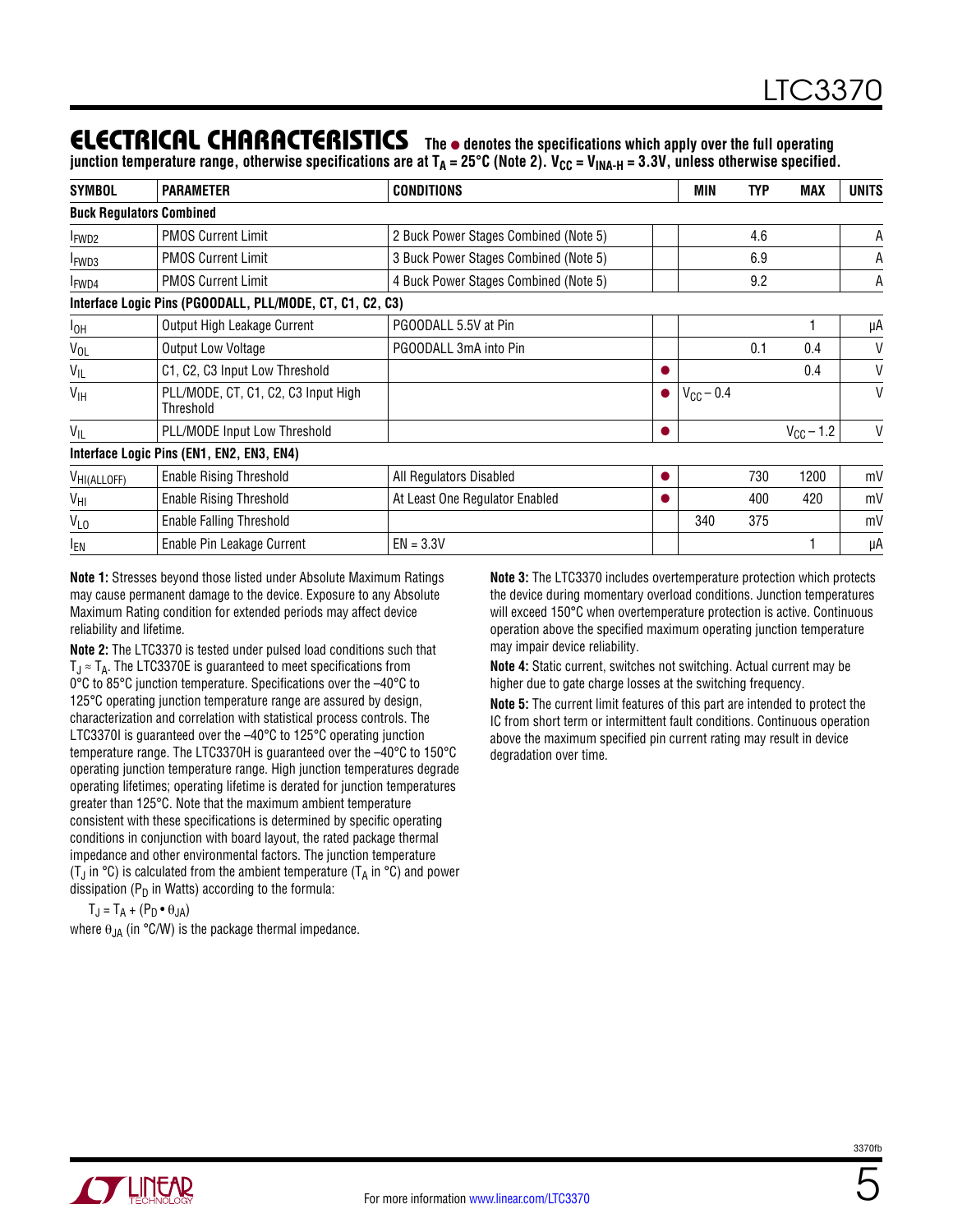<span id="page-5-0"></span>



#### **V<sub>CC</sub> Undervoltage Threshold vs Temperature**



#### **Buck V<sub>IN</sub> Undervoltage Threshold vs Temperature**



### **R<sub>T</sub> Programmed Oscillator Frequency vs Temperature**



#### **VCC Supply Current vs Temperature**



### **VCC Supply Current vs Temperature**



#### **Default Oscillator Frequency vs Temperature**



### **Oscillator Frequency vs V<sub>CC</sub>**



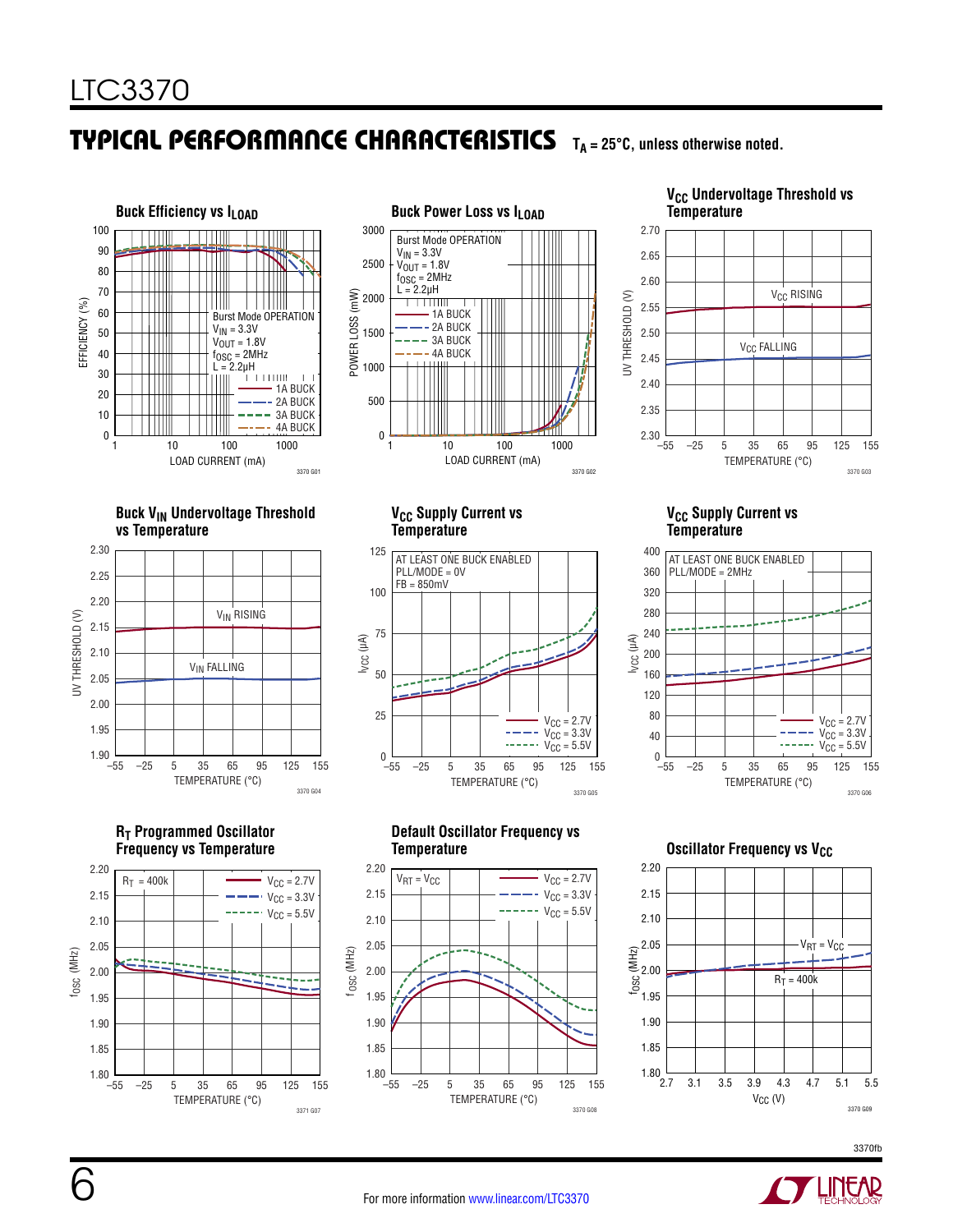



#### **Enable Threshold vs Temperature**



**Enable Pin Precision Threshold vs Temperature**



**V<sub>OUT</sub>** vs Temperature



**Buck VIN Supply Current vs Temperature**



**Buck V<sub>IN</sub> Supply Current vs Temperature**



**PMOS Current Limit vs Temperature**



**PMOS RDS(ON) VS Temperature** 



7

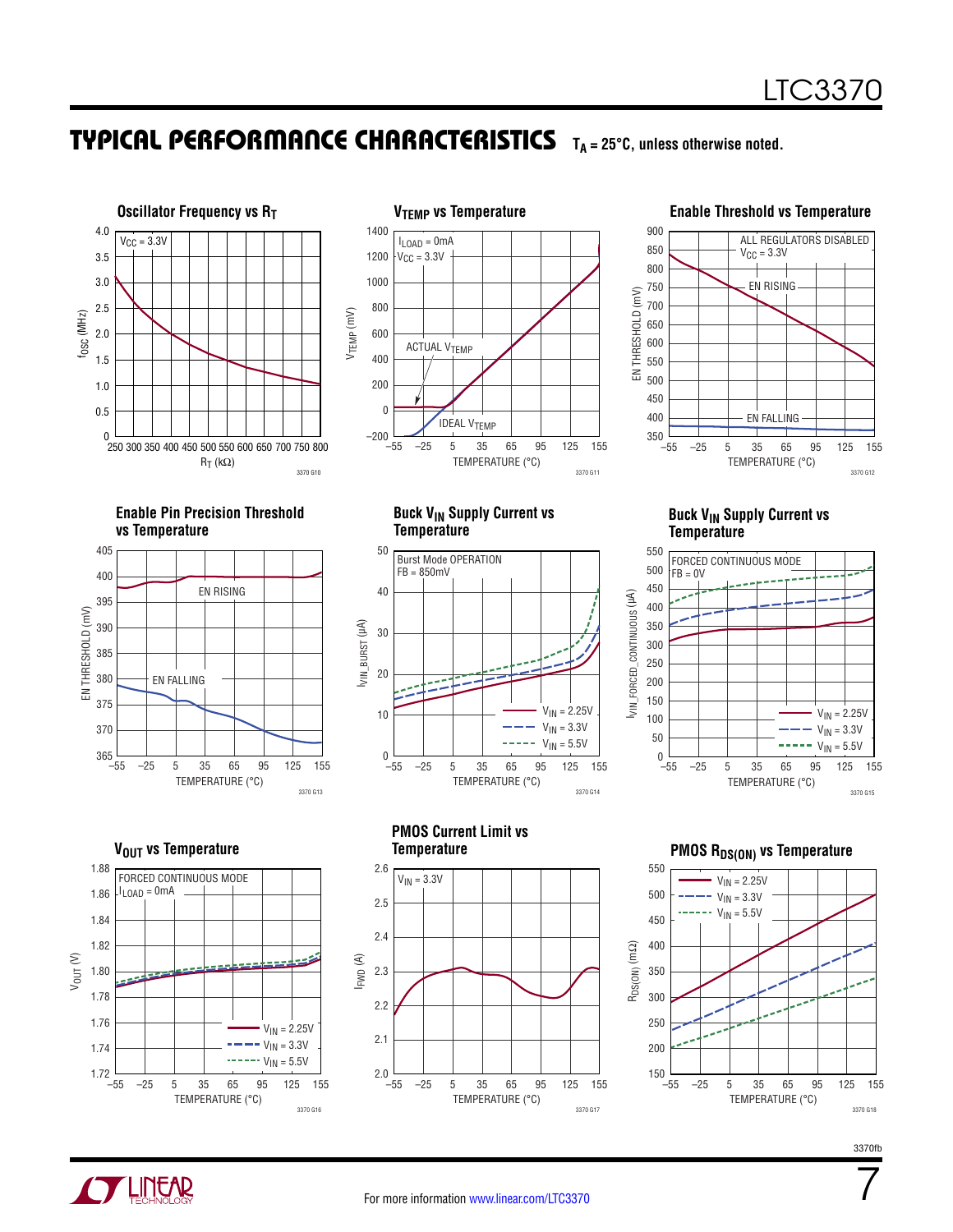

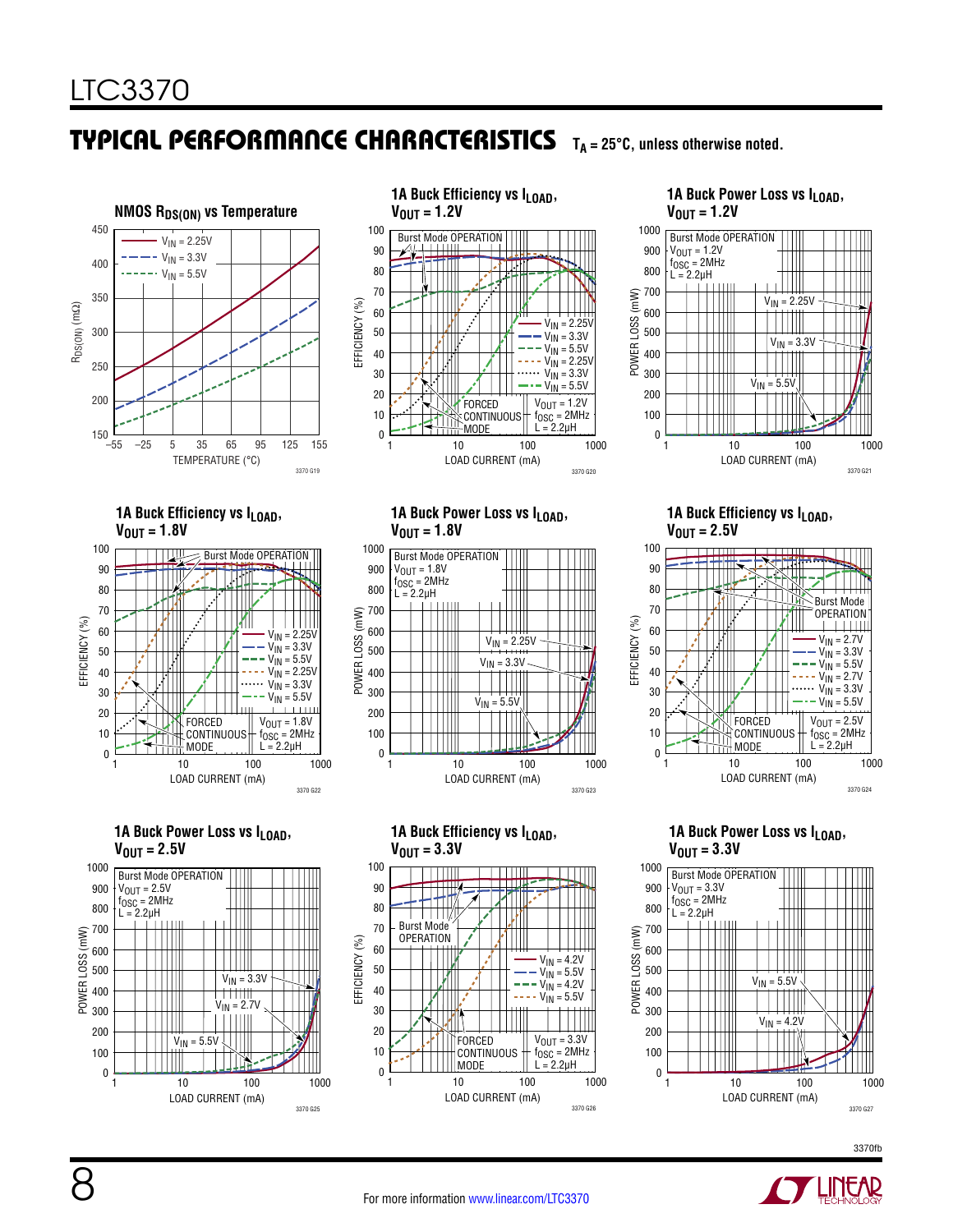





**4A Buck Efficiency vs ILOAD,** 

**(Forced Continuous Mode)**

LOAD CURRENT (mA)

 $V_{\text{IN}} = 3.3V$ 

1 10 100 1000

3370 G32

 $V_{IN} = 2.25V$ 

3370 G35

 $V_{IN} = 2.25V$  $V_{\text{IN}} = 3.3V$  $V_{IN} = 5.5V$  $V_{IN} = 2.25V$  $V_{IN} = 3.3V$  $\overline{V_{IN}}$  = 5.5V

 $V_{\text{OUT}} = 1.8V$  $f<sub>OSC</sub> = 2MHz$  $L = 2.2 \mu H$ 

 $V_{\text{OUT}} = 1.8V$ 

Burst Mode OPERATION FORCED **CONTINUOUS** MODE

90 80

70

0

100 90 80

EFFICIENCY (%)

EFFICIENCY (%)

0

 $V<sub>OUT</sub> = 1.8V$  $I_{\text{LOAD}}$  = 100mA  $L = 3.3 \mu H$ 

 $V_{IN} = 5.5V$ 

50 60

70

50 60

#### **3A Buck Efficiency vs ILOAD,**   $V_{\text{OUT}} = 1.8V$ 100 90 ₩₩, 80 Burst Mode 70 **OPERATION** 60  $V_{IN} = 2.25V$



**4A Buck Efficiency vs ILOAD,**   $V_{\text{OUT}} = 2.5V$ 



**1A Buck Efficiency vs Frequency (Forced Continuous Mode)**



3370fb



FREQUENCY (MHz)

1 1.2 1.4 1.6 1.8 2 2.2 2.4 2.6 2.8 3

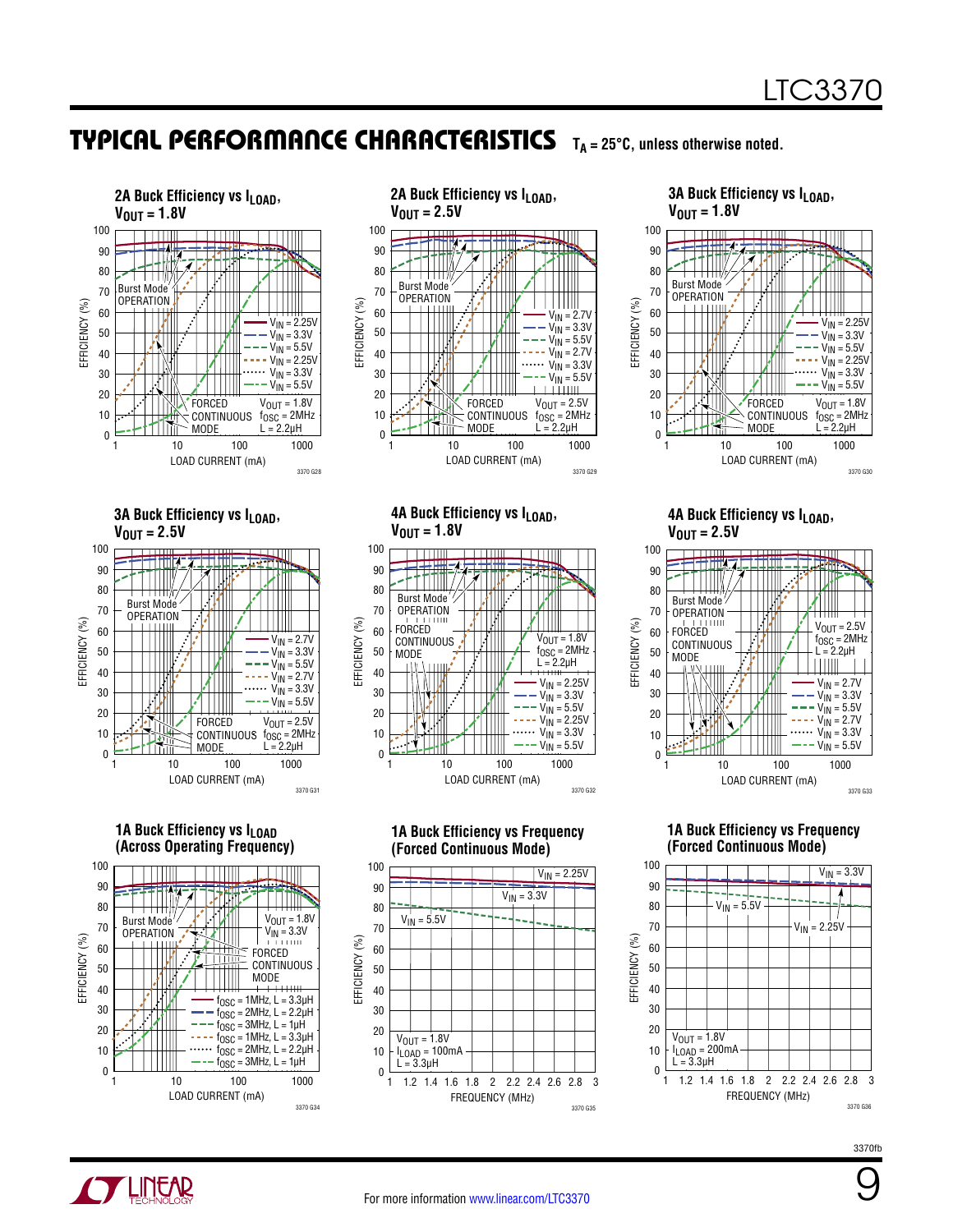

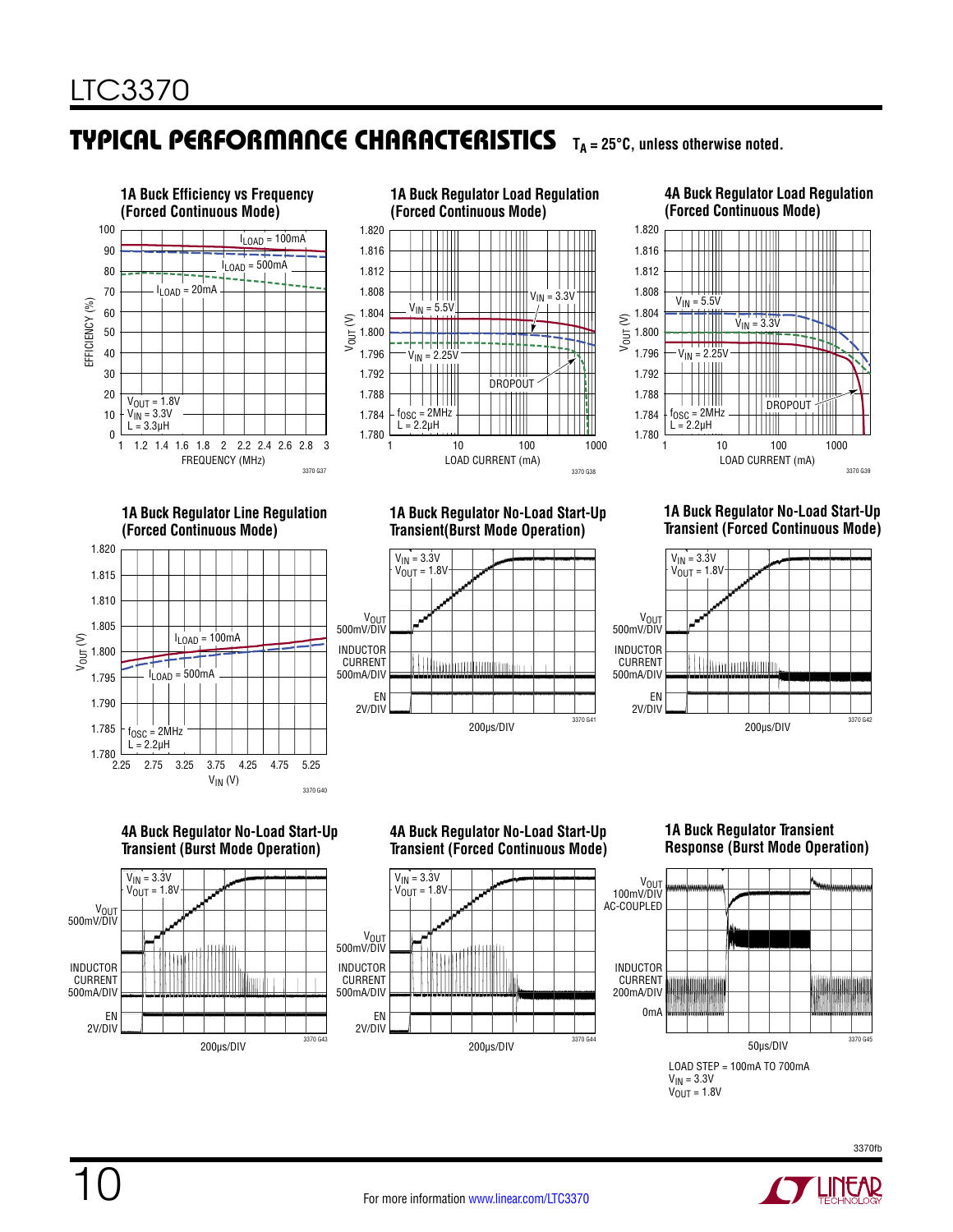

# Pin Functions

**VINA (Pin 1):** Power Stage A Input Supply. Bypass to GND with a 10µF or larger ceramic capacitor.

**SWA (Pin 2):** Power Stage A Switch Node. External inductor connects to this pin.

**SWB (Pin 3):** Power Stage B Switch Node. External inductor connects to this pin.

**VINB (Pin 4):** Power Stage B Input Supply. Bypass to GND with a 10µF or larger ceramic capacitor.

**V<sub>INC</sub> (Pin 5):** Power Stage C Input Supply. Bypass to GND with a 10µF or larger ceramic capacitor.

**SWC (Pin 6):** Power Stage C Switch Node. External inductor connects to this pin.

**SWD (Pin 7):** Power Stage D Switch Node. External inductor connects to this pin.

**V<sub>IND</sub>** (Pin 8): Power Stage D Input Supply. Bypass to GND with a 10µF or larger ceramic capacitor.

**FB2 (Pin 9):** Buck Regulator 2 Feedback Pin. Receives feedback by a resistor divider connected across the output. In configurations where Buck 2 is not used, FB2 should be tied to ground.

**EN2 (Pin 10):** Buck Regulator 2 Enable Input. Active high. In configurations where Buck 2 is not used, tie EN2 to ground. Do not float.

**C1 (Pin 11):** Configuration Control Input Bit. With C2 and C3, C1 configures the Buck output current power stage combinations. C1 should either be tied to  $V_{CC}$  or ground. Do not float.

**C2 (Pin 12):** Configuration Control Input Bit. With C1 and C3, C2 configures the Buck output current power stage combinations. C2 should either be tied to  $V_{CC}$  or ground. Do not float.

**C3 (Pin 13):** Configuration Control Input Bit. With C1 and C2, C3 configures the Buck output current power stage combinations. C3 should either be tied to  $V_{CC}$  or ground. Do not float.

**PGOODALL (Pin 14):** PGOOD Status Pin (Active Low). Open-drain output. When the regulated output voltage of any enabled switching regulator is below its PGOOD threshold level, this pin is driven LOW. This level is 98% of the programmed output value for Buck 1 and 95% of



11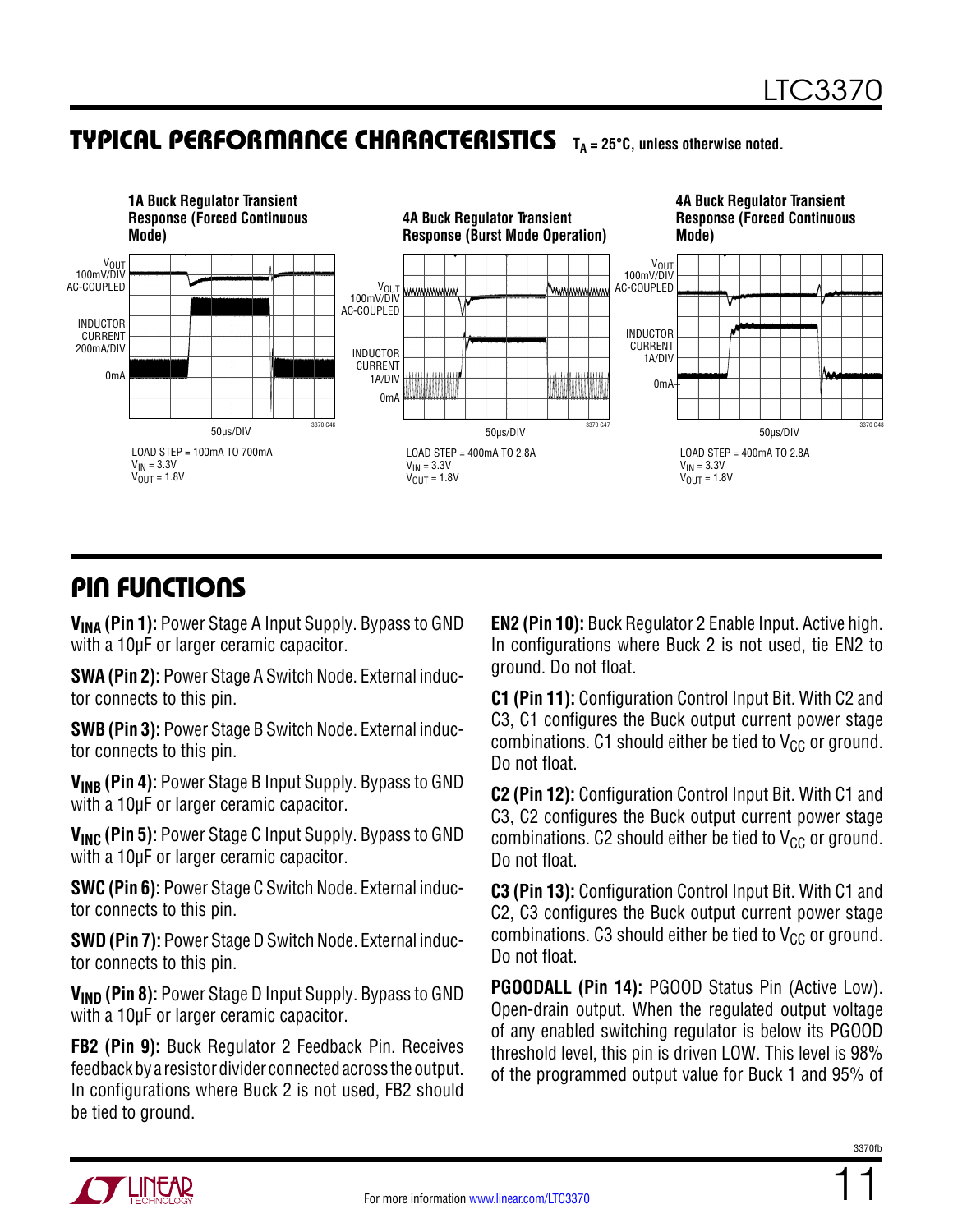# Pin Functions

the programmed output value for Bucks 2-4. When all buck regulators are disabled PGOODALL is driven LOW.

**EN3 (Pin 15):** Buck Regulator 3 Enable Input. Active high. In configurations where Buck 3 is not used, tie EN3 to ground. Do not float.

**FB3 (Pin 16):** Buck Regulator 3 Feedback Pin. Receives feedback by a resistor divider connected across the output. In configurations where Buck 3 is not used, FB3 should be tied to ground.

**VINE (Pin 17):** Power Stage E Input Supply. Bypass to GND with a 10µF or larger ceramic capacitor.

**SWE (Pin 18):** Power Stage E Switch Node. External inductor connects to this pin.

**SWF (Pin 19):** Power Stage F Switch Node. External inductor connects to this pin.

**VINF (Pin 20):** Power Stage F Input Supply. Bypass to GND with a 10µF or larger ceramic capacitor.

**VING (Pin 21):** Power Stage G Input Supply. Bypass to GND with a 10µF or larger ceramic capacitor.

**SWG (Pin 22):** Power Stage G Switch Node. External inductor connects to this pin.

**SWH (Pin 23):** Power Stage H Switch Node. External inductor connects to this pin.

**VINH (Pin 24):** Power Stage H Input Supply. Bypass to GND with a 10µF or larger ceramic capacitor.

**FB4 (PIN 25):** Buck Regulator 4 Feedback Pin. Receives feedback by a resistor divider connected across the output.

**EN4 (Pin 26):** Buck Regulator 4 Enable Input. Active high. Do not float.

**RT (Pin 27):** Oscillator Frequency Pin. This pin provides two modes of setting the switching frequency. Connecting a resistor from RT to ground sets the switching frequency based on the resistor value. If RT is tied to  $V_{CC}$  the internal 2MHz oscillator is used. Do not float.

**PLL/MODE (Pin 28):** Oscillator Synchronization and Buck Mode Select Pin. Driving PLL/MODE with an external clock signal synchronizes all switches to the applied frequency, and the buck converters operate in forced continuous mode. The slope compensation is automatically adapted to the external clock frequency. The absence of an external clock signal enables the frequency programmed by the RT pin. When not synchronizing to an external clock this input determines how the LTC3370 operates at light loads. Pulling this pin to ground selects Burst Mode operation. Tying this pin to  $V_{CC}$  invokes forced continuous mode operation. Do not float.

**V<sub>CC</sub>** (Pin 29): Internal Bias Supply. Bypass to GND with a 10µF or larger ceramic capacitor.

**TEMP (Pin 30):** Temperature Indication Pin. TEMP outputs a voltage of 220mV (typical) at 25°C. The TEMP voltage increases by 7mV/°C (typical) at higher temperatures giving an external indication of the LTC3370 internal die temperature.

**EN1 (Pin 31):** Buck Regulator 1 Enable Input. Active high. Do not float.

**FB1 (Pin 32):** Buck Regulator 1 Feedback Pin. Receives feedback by a resistor divider connected across the output.

**GND (Exposed Pad Pin 33):** Ground. The exposed pad should be connected to a continuous ground plane on the printed circuit board directly under the LTC3370.

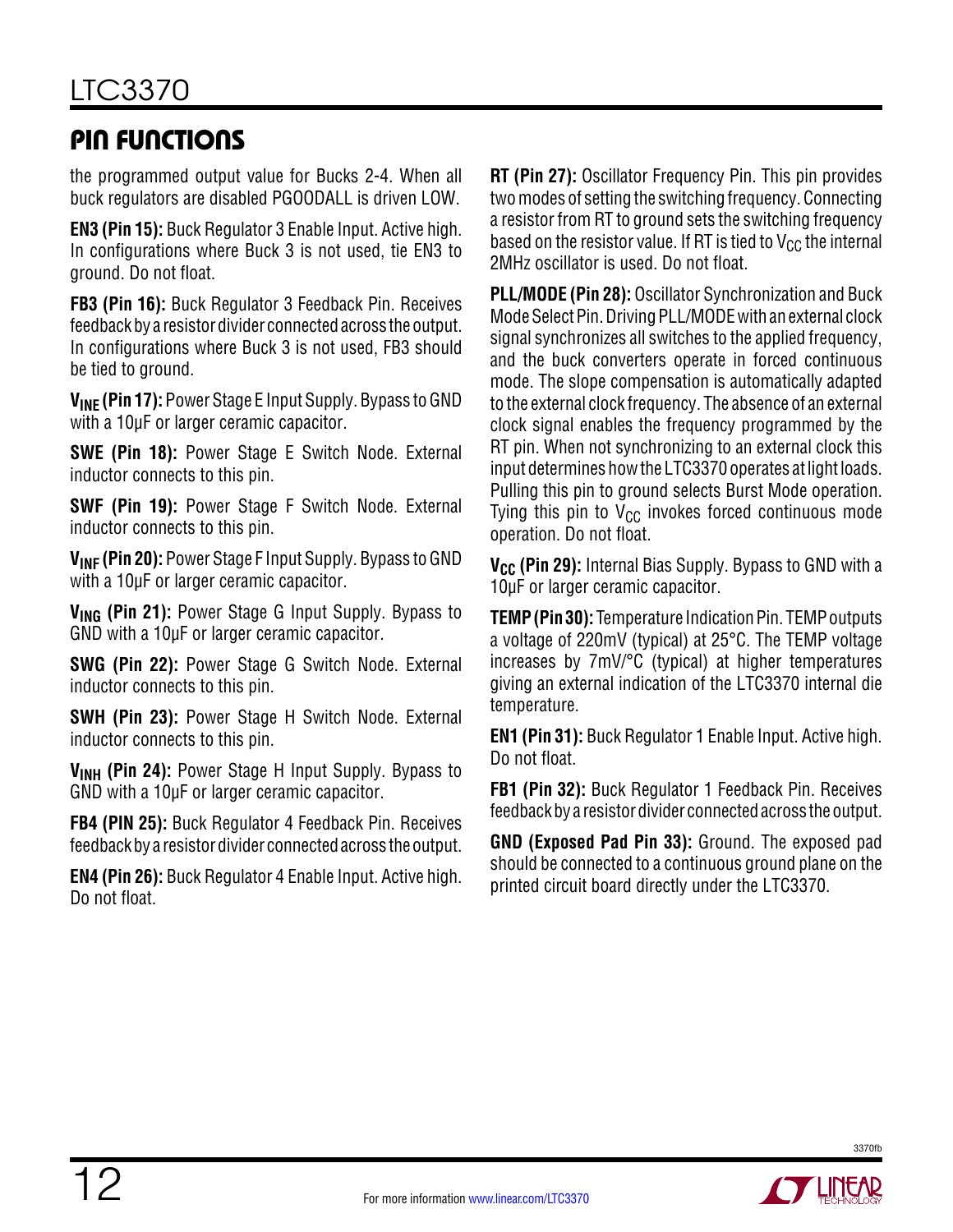### <span id="page-12-0"></span>Block Diagram



| C3 | C2 | C1 | <b>BUCK1</b> |    | <b>BUCK2 BUCK3 BUCK4</b> |    |
|----|----|----|--------------|----|--------------------------|----|
| 0  |    |    | 2Α           | 2Α | 2Α                       | 2Α |
| 0  |    |    | 3A           | 1А | 2Α                       | 2A |
| 0  |    |    | 3A           | 1А | 1А                       | 3A |
| 0  |    |    | 4A           | 1А | 1А                       | 2A |
|    |    |    | 3A           | 2A |                          | 3A |
|    |    |    | 4A           |    | 2Α                       | 2A |
|    |    |    | 4A           |    | 1А                       | 3A |
|    |    |    | 4A           |    |                          | 4A |

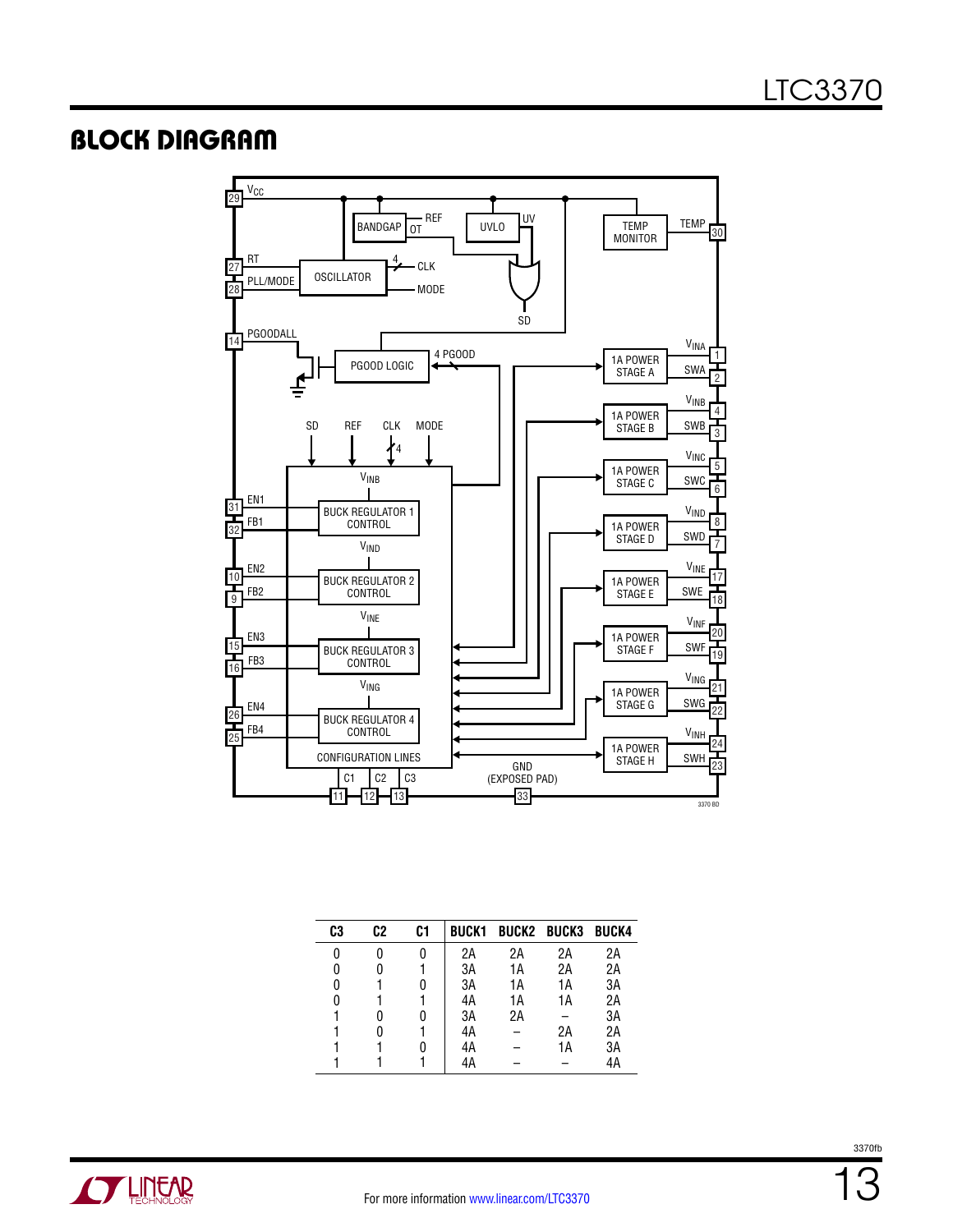# <span id="page-13-0"></span>**OPERATION**

### **Buck Switching Regulators**

The LTC3370 contains eight monolithic 1A synchronous buck switching channels. These are controlled by up to four current mode regulator controllers. All of the switching regulators are internally compensated and need only external feedback resistors to set the output voltage. The switching regulators offer two operating modes: Burst Mode operation (PLL/MODE = LOW) for higher efficiency at light loads and forced continuous PWM mode (PLL/ MODE = HIGH or switching) for lower noise at light loads. In Burst Mode operation at light loads, the output capacitor is charged to a voltage slightly higher than its regulation point. The regulator then goes into a sleep state, during which time the output capacitor provides the load current. In sleep most of the regulator's circuitry is powered down, helping conserve input power. When the output capacitor droops below its programmed value, the circuitry is powered on and another burst cycle begins. The sleep time decreases as load current increases. In Burst Mode operation, the regulator bursts at light loads whereas at higher loads it operates at constant frequency PWM mode operation. In forced continuous mode, the oscillator runs continuously and the buck switch currents are allowed to reverse under very light load conditions to maintain regulation. This mode allows the buck to run at a fixed frequency with minimal output ripple.

Each buck switching regulator can operate at an independent  $V_{IN}$  voltage and has its own FB and EN pin to maximize flexibility. The enable pins have two different enable threshold voltages that depend on the operating state of the LTC3370. With all regulators disabled, the enable pin threshold is set to 730mV (typical). Once any regulator is enabled, the enable pin thresholds of the remaining regulators are set to a bandgap-based 400mV and the EN pins are each monitored by a precision comparator. This precision EN threshold may be used to provide eventbased sequencing via feedback from other previously enabled regulators. All buck regulators have forward and reverse-current limiting, soft-start to limit inrush current during start-up, and short-circuit protection.

The buck switching regulators are phased in 90° steps to reduce noise and input ripple. The phase step determines the fixed edge of the switching sequence, which is when the PMOS turns on. The PMOS off (NMOS on) phase is subject to the duty cycle demanded by the regulator. Buck 1 is set to 0°, Buck 2 is set to 90°, Buck 3 is set to 270°, and Buck 4 is set to 180°. In shutdown all SW nodes are high impedance. The buck regulator enable pins may be tied to  $V_{\text{OUT}}$  voltages through a resistor divider, to program power-up sequencing.

The buck switching regulators feature a controlled shutdown scheme where the inductor current ramps down to zero through the NMOS switch. If any event causes the buck regulator to shut down (EN = LOW, OT,  $V_{INA-H}$  or  $V_{CC}$ UVLO) the NMOS switch turns on until the inductor current reaches 0mA (typical). Then, the switch pin becomes Hi-Z.

### **Buck Regulators with Combined Power Stages**

Up to four adjacent buck regulators may be combined in a master-slave configuration by setting the configuration via the C1, C2, and C3 pins. These pins should either be tied to ground or pin strapped to  $V_{CC}$  in accordance with the desired configuration code (Table 1). Any combined SW pins must be tied together, as must any of the combined  $V_{IN}$  pins. EN1 and FB1 are utilized by Buck 1, EN2 and FB2 by Buck 2, EN3 and FB3 by Buck 3, and EN4 and FB4 by Buck 4. If any buck is not used or is not available in the desired configuration, then the associated FB and EN pins must be tied to ground.

Any available combination of 2, 3, or 4 adjacent Buck regulators serve to provide up to either 2A, 3A, or 4A of average output load current. For example, code 110 (C3C2C1) configures Buck 1 to operate as a 4A regulator through  $V_{IN}/SW$  pairs A, B, C, and D, while Buck 2 is disabled, Buck 3 operates as a 1A regulator through  $V_{IN}/SW$  pair E, and Buck 4 operates as a 3A regulator through  $V_{IN}/SW$  pairs F, G, and H.

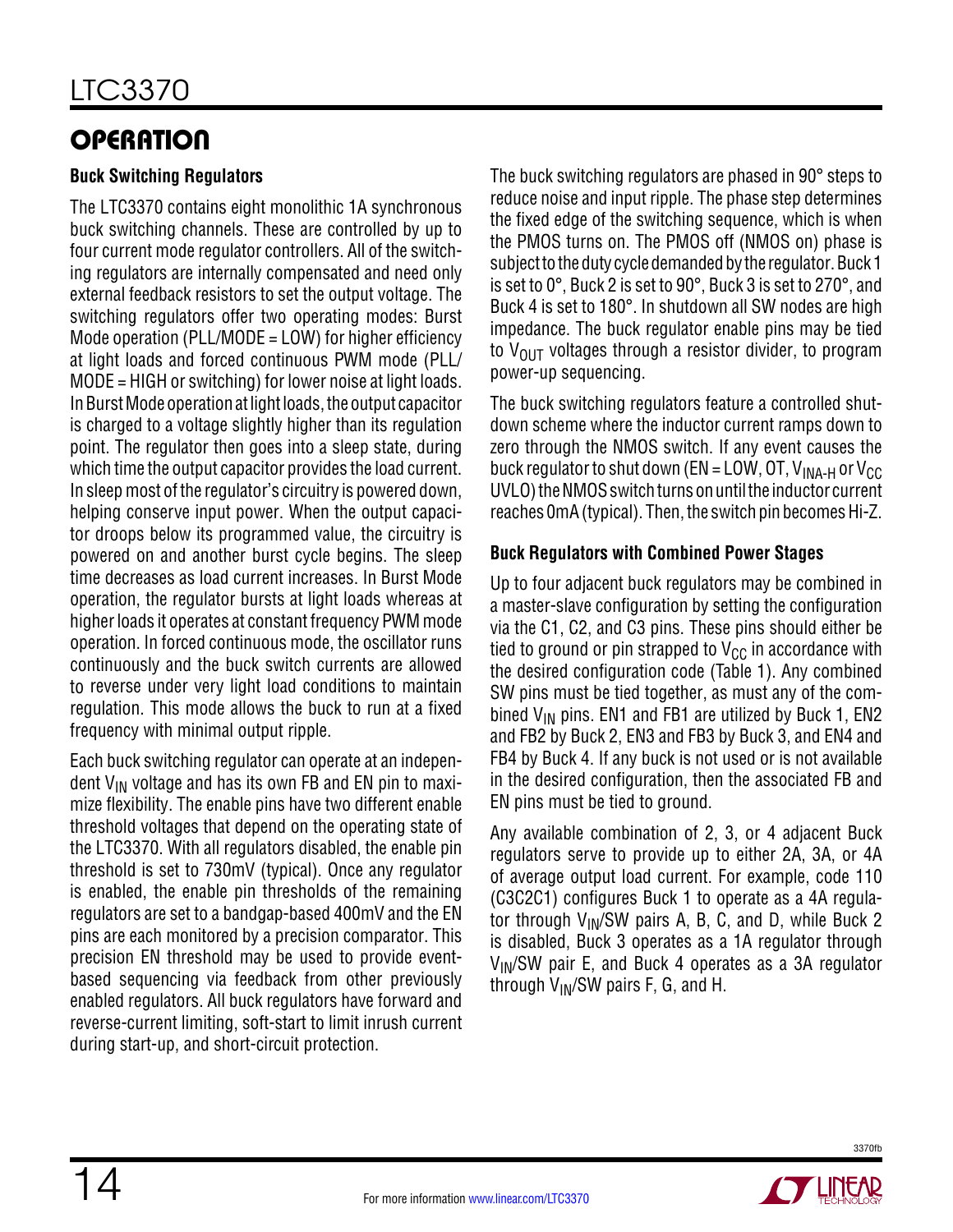# <span id="page-14-0"></span>**OPERATION**

| PROGRAM<br>CODE<br><b>C3C2C1</b> | <b>BUCK1</b> | <b>BUCK 2</b> | <b>BUCK3</b> | <b>BUCK 4</b> |
|----------------------------------|--------------|---------------|--------------|---------------|
| 000                              | AB           | CD            | ΕF           | GH            |
| 001                              | ABC          | D             | ΕF           | GH            |
| 010                              | ABC          | D             | E            | <b>FGH</b>    |
| 011                              | ABCH         | D             | E            | FG            |
| 100                              | ABC          | DE            | Not Used     | FGH           |
| 101                              | ABCD         | Not Used      | ΕF           | GH            |
| 110                              | ABCD         | Not Used      | E            | <b>FGH</b>    |
| 111                              | ABCD         | Not Used      | Not Used     | EFGH          |

**Table 1. Master Slave Program Combinations (Each Letter**  Corresponds to a V<sub>IN</sub> and SW Pair)

### **Power Failure Reporting Via PGOODALL Pin**

Power failure conditions are reported back by the PGOODALL pin. Each buck switching regulator has an internal power good (PGOOD) signal. When the regulated output voltage of an enabled switcher falls below 98% for Buck regulator 1 or 95% for Buck regulators 2-4 of its programmed value, the PGOOD signal is pulled low. If any PGOOD signal stays low for greater than 100µs, then the PGOODALL pin is pulled low, indicating to a microprocessor that a powerfailure faulthasoccurred. The 100µs filtertime prevents the pin from being pulled low due to a transient. The PGOOD signal has a 0.3% hysteresis such that when the regulated output voltage of an enabled switcher rises above 98.3% or 95.3%, respectively, of its programmed value, the PGOOD signal transitions high.

### **Temperature Monitoring and Overtemperature Protection**

To prevent thermal damage to the LTC3370 and its surrounding components, the LTC3370 incorporates an overtemperature (OT) function. When the LTC3370 die temperature reaches 170°C (typical) all enabled buck switching regulators are shut down and remain in shutdown until the die temperature falls to 160°C (typical).

The temperature may be read back by the user by sampling theTEMPpinanalogvoltage. The temperature, T, indicated by the TEMP pin voltage is given by:

$$
T = \frac{V_{\text{TEMP}} - 45mV}{7mV} \cdot 1^{\circ}C
$$
 (1)

If none of the buck switching regulators are enabled, then the temperature monitor is also shut down to further reduce quiescent current.

### **Programming the Operating Frequency**

Selection of the operating frequency is a trade-off between efficiency and component size. High frequency operation allows the use of smaller inductor and capacitor values. Operation at lower frequencies improves efficiency by reducing internal gate charge losses but requires larger inductance values and/or capacitance to maintain low output voltage ripple.

The operating frequency for all of the LTC3370 regulators is determined by an external resistor that is connected between the RT pin and ground. The operating frequency can be calculated using the following equation:

$$
f_{\text{OSC}} = \frac{8 \cdot 10^{11} \cdot \Omega \text{Hz}}{R_{\text{T}}}
$$
 (2)

While the LTC3370 is designed to function with operating frequencies between 1MHz and 3MHz, it has safety clamps that will prevent the oscillator from running faster than 4MHz (typical) or slower than 250kHz (typical). Tying the RT pin to  $V_{CC}$  sets the oscillator to the default internal operating frequency of 2MHz (typical).

The LTC3370's internal oscillator can be synchronized through an internal PLL circuit to an external frequency by applying a square wave clock signal to the PLL/MODE pin. During synchronization, the top MOSFET turn-on of Buck regulator 1 is phase locked to the rising edge of the external frequency source. All other buck switching regulators are locked to the appropriate phase of the external frequency source (see Buck Switching Regulators). The synchronization frequency range is 1MHz to 3MHz. A synchronization signal on the PLL/MODE pin will force all active buck switching regulators to operate in forced continuous mode PWM.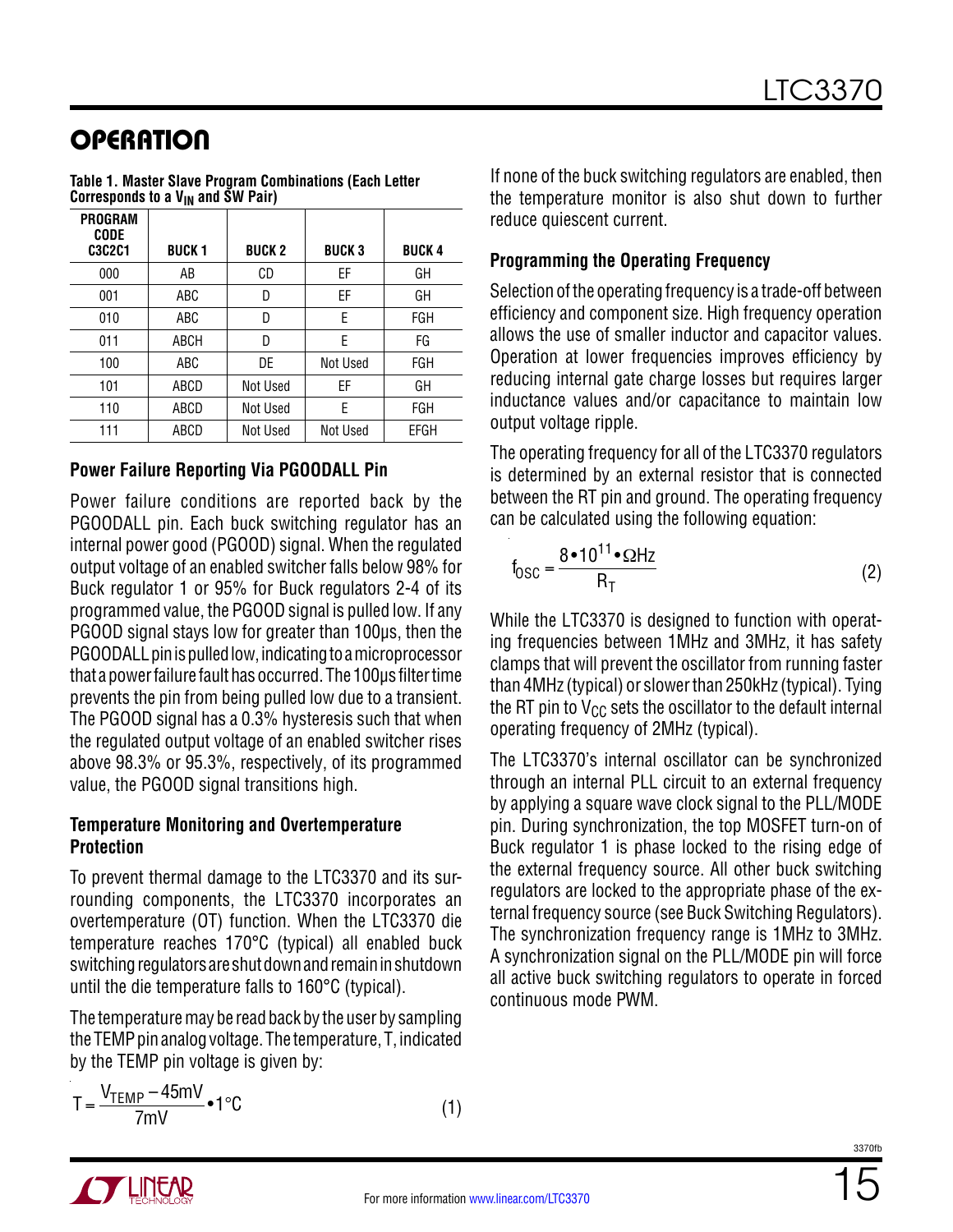# <span id="page-15-0"></span>Applications Information

### **Buck Switching Regulator Output Voltage and Feedback Network**

The output voltage of the buck switching regulators is programmed by a resistor divider connected from the switching regulator's output to its feedback pin and is given by  $V_{OIII} = V_{FB}(1 + R2/R1)$  as shown in Figure 1. Typical values for R1 range from 40kΩ to 1MΩ. The buck regulator transient response may improve with optional capacitor,  $C_{FF}$ , that helps cancel the pole created by the feedback resistors and the input capacitance of the FB pin. Experimentation with capacitor values between 2pF and 22pF may improve transient response.



**Figure 1. Feedback Components**

### **Buck Regulators**

All four buck regulators are designed to be used with inductors ranging from 1µH to 3.3µH depending on the lowest switching frequency at which the buck regulator must operate. When operating at 1MHz a 3.3µH inductor should be used, while at 3MHz a 1µH inductor may be used, or a higher value inductor may be used if reduced current ripple is desired. Table 2 shows some recommended inductors for the buck regulators. The bucks are compensated to operate across the range of possible  $V_{IN}$ and  $V_{\text{OUT}}$  voltages when the appropriate inductance is used for the desired switching frequency.

The input supply should be decoupled with a 10µF capacitor while the output should be decoupled with a 22µF capacitor. Refer to the Capacitor Selection section for details on selecting a proper capacitor.

### **Combined Buck Power Stages**

The LTC3370 has eight power stages that can handle average load currents of 1A each. These power stages may be combined in any one of eight possible combinations, via the C1, C2, and C3 pins (see Table 1). Tables 3, 4, and 5 show recommended inductors for the combined power stage configurations.

The input supply should be decoupled with a 22µF capacitor while the output should be decoupled with a 47µF capacitor for a 2A combined buck regulator. Likewise for 3A and 4A configurations the input and output capacitance must be scaled up to account for the increased load. Refer to the Capacitor Selection section for details on selecting a proper capacitor.

In some cases it may be beneficial to use more power stages than needed to achieve increased efficiency of the active regulators. In general the efficiency will improve by adding stages for any regulator running close to what the rated load current would be without the additional stage. For example, if the application requires a 1A regulator that supplies close to 1A at a high duty cycle, a 3A regulator that only peaks at 3A but averages a lower current, and a 2A regulator that runs at 1.5A at a high duty cycle, better efficiency may be achieved by using the 3A, 3A, 2A configuration.

### **Input and Output Decoupling Capacitor Selection**

The LTC3370 has individual input supply pins for each buck power stage and a separate  $V_{CC}$  pin that supplies power to all top level control and logic. Each of these pins must be decoupled with low ESR capacitors to GND. These capacitors must be placed as close to the pins as possible. Ceramicdielectric capacitors are a goodcompromise between high dielectric constant and stability versus temperature and DC bias. Note that the capacitance of a capacitor deteriorates at higher DC bias. It is important to consult manufacturer data sheets and obtain the true capacitance of a capacitor at the DC bias voltage that it will be operated at. For this reason, avoid the use of Y5V dielectric capacitors. The X5R/X7R dielectric capacitors offer good overall performance.

The input supply voltage Pins 1, 4, 5, 8, 17, 20, 21, 24 and 29 all need to be decoupled with at least 10µF capacitors. If power stages are combined the supplies should be shorted with as short of a trace as possible, and the decoupling capacitor should be scaled accordingly.



3370fb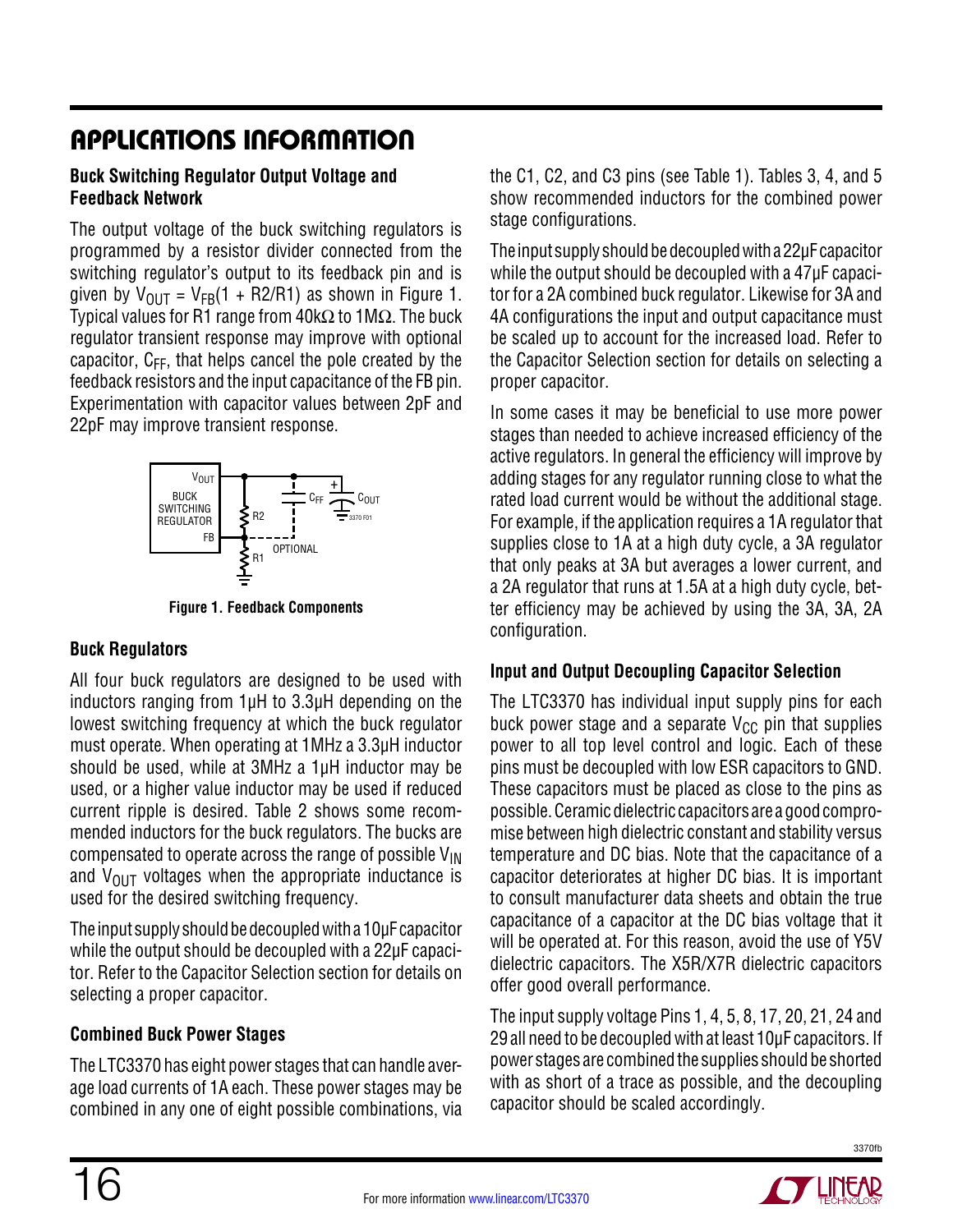# Applications Information

### **Table 2. Recommended Inductors for 1A Buck Regulators**

| <b>PART NUMBER</b>  | $L(\mu H)$ | MAX $I_{DC}$ (A) | MAX DCR $(m\Omega)$ | SIZE IN mm ( $L \times W \times H$ ) | <b>MANUFACTURER</b> |
|---------------------|------------|------------------|---------------------|--------------------------------------|---------------------|
| IHLP1212ABER1R0M-11 | 1.0        |                  | 38                  | $3 \times 3.6 \times 1.2$            | Vishay              |
| 1239AS-H-1R0N       |            | 2.5              | 65                  | $2.5 \times 2.0 \times 1.2$          | Toko                |
| XFL4020-222ME       | 2.2        | 3.5              | 23.5                | $4 \times 4 \times 2.1$              | CoilCraft           |
| 1277AS-H-2R2N       | 2.2        | 2.6              | 84                  | $3.2 \times 2.5 \times 1.2$          | Toko                |
| IHLP1212BZER2R2M-11 | 2.2        |                  | 46                  | $3 \times 3.6 \times 1.2$            | Vishay              |
| XFL4020-332ME       | 3.3        | 2.8              | 38.3                | $4 \times 4 \times 2.1$              | CoilCraft           |
| IHLP1212BZER3R3M-11 | 3.3        | 2.7              | 61                  | $3 \times 3.6 \times 1.2$            | Vishay              |

### **Table 3. Recommended Inductors for 2A Buck Regulators**

| <b>PART NUMBER</b>  | $L(\mu H)$ | MAX $I_{DC}$ (A) | MAX DCR $(m\Omega)$ | SIZE IN mm ( $L \times W \times H$ ) | <b>MANUFACTURER</b> |
|---------------------|------------|------------------|---------------------|--------------------------------------|---------------------|
| XFL4020-102ME       | 1.0        | 5.1              | 11.9                | $4 \times 4 \times 2.1$              | CoilCraft           |
| 74437324010         |            |                  | 27                  | $4.45 \times 4.06 \times 1.8$        | Würth Elektronik    |
| XAL4020-222ME       | 2.2        | 5.6              | 38.7                | $4 \times 4 \times 2.1$              | CoilCraft           |
| FDV0530-2R2M        | 2.2        | 5.3              | 15.5                | $6.2 \times 5.8 \times 3$            | Toko                |
| IHLP2020BZER2R2M-11 | 2.2        |                  | 37.7                | $5.49 \times 5.18 \times 2$          | Vishay              |
| XAL4030-332ME       | 3.3        | 5.5              | 28.6                | $4 \times 4 \times 3.1$              | CoilCraft           |
| FDV0530-3R3M        | 3.3        | 4.1              | 34.1                | $6.2 \times 5.8 \times 3$            | Toko                |

### **Table 4. Recommended Inductors for 3A Buck Regulators**

| <b>PART NUMBER</b>  | $L(\mu H)$ | MAX $I_{DC}$ (A) | MAX DCR $(m\Omega)$ | SIZE IN mm ( $L \times W \times H$ ) | <b>MANUFACTURER</b> |
|---------------------|------------|------------------|---------------------|--------------------------------------|---------------------|
| XAL4020-102ME       | 1.0        | 8.7              | 14.6                | $4 \times 4 \times 2.1$              | CoilCraft           |
| FDV0530-1R0M        |            | 8.4              | 11.2                | $6.2 \times 5.8 \times 3$            | Toko                |
| XAL5030-222ME       | 2.2        | 9.2              | 14.5                | $5.28 \times 5.48 \times 3.1$        | CoilCraft           |
| IHLP2525CZER2R2M-01 | 2.2        |                  | 20                  | $6.86 \times 6.47 \times 3$          | Vishay              |
| 74437346022         | 2.2        | 6.5              | 20                  | $7.3 \times 6.6 \times 2.8$          | Würth Elektronik    |
| XAL5030-332ME       | 3.3        | 8.7              | 23.3                | $5.28 \times 5.48 \times 3.1$        | CoilCraft           |
| SPM6530T-3R3M       | 3.3        | 7.3              | 27                  | $7.1 \times 6.5 \times 3$            | <b>TDK</b>          |

### **Table 5. Recommended Inductors for 4A Buck Regulators**

| <b>PART NUMBER</b>  | $L(\mu H)$ | MAX $I_{DC}$ (A) | MAX DCR $(m\Omega)$ | SIZE IN mm ( $L \times W \times H$ ) | <b>MANUFACTURER</b> |
|---------------------|------------|------------------|---------------------|--------------------------------------|---------------------|
| XAL5030-122ME       | 1.2        | 12.5             | 9.4                 | $5.28 \times 5.48 \times 3.1$        | CoilCraft           |
| SPM6530T-1R0M120    |            | 14.1             | 7.81                | $7.1 \times 6.5 \times 3$            | <b>TDK</b>          |
| XAL5030-222ME       | 2.2        | 9.2              | 14.5                | $5.28 \times 5.48 \times 3.1$        | CoilCraft           |
| SPM6530T-2R2M       | 2.2        | 8.4              | 19                  | $7.1 \times 6.5 \times 3$            | <b>TDK</b>          |
| IHLP2525EZER2R2M-01 | 2.2        | 13.6             | 20.9                | $6.86 \times 6.47 \times 5$          | Vishay              |
| XAL6030-332ME       | 3.3        |                  | 20.81               | $6.36 \times 6.56 \times 3.1$        | CoilCraft           |
| FDVE1040-3R3M       | 3.3        | 9.8              | 10.1                | $11.2 \times 10 \times 4$            | Toko                |

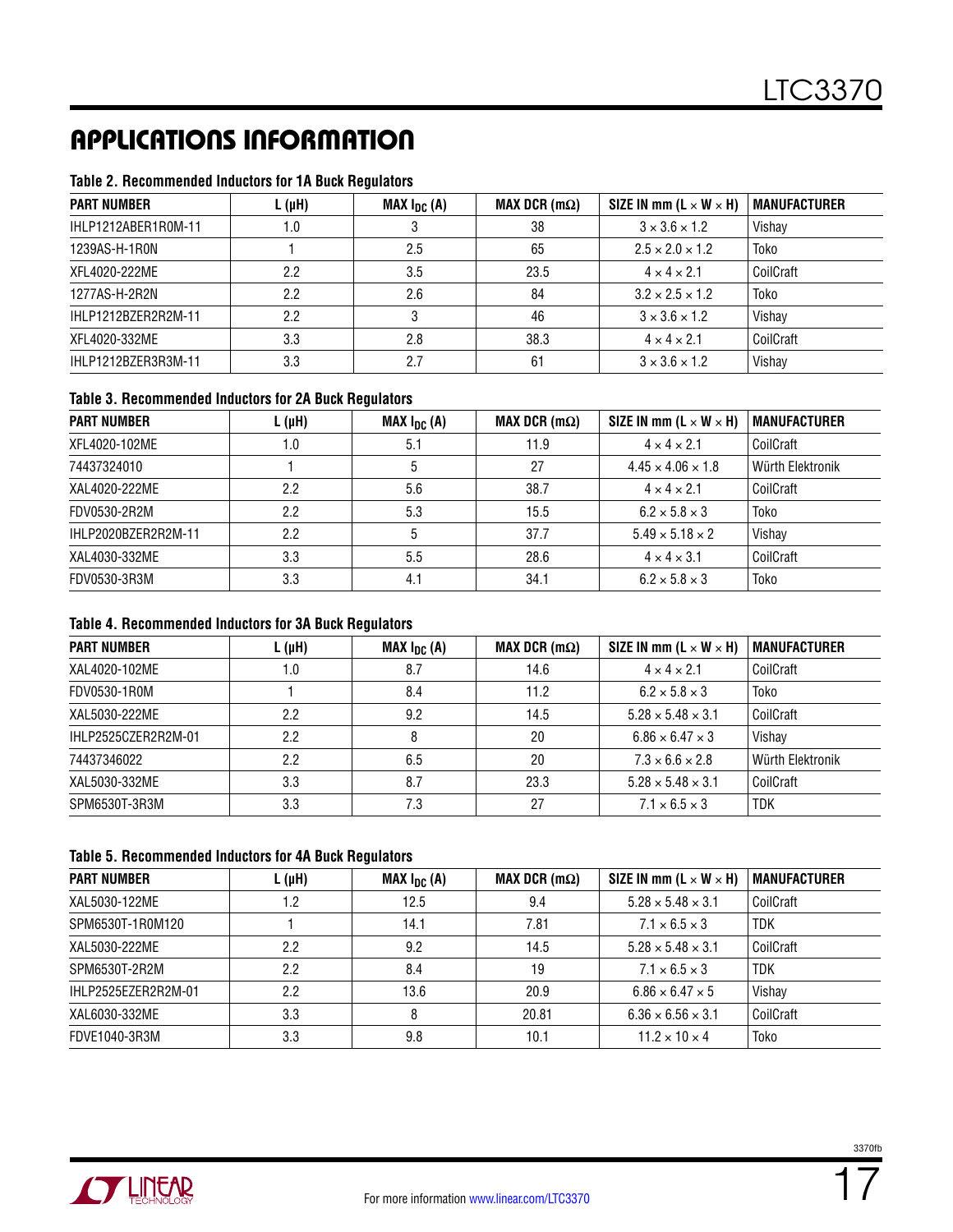# <span id="page-17-0"></span>Applications Information

### **PCB Considerations**

When laying out the printed circuit board, the following list should be followed to ensure proper operation of the LTC3370:

- 1. The exposed pad of the package (Pin 33) should connect directly to a large ground plane to minimize thermal and electrical impedance.
- 2. Each of the input supply pins should have a decoupling capacitor.
- 3. The connections to the switching regulator input supply pins and their respective decoupling capacitors should be kept as short as possible. The GND side of these capacitors should connect directly to the ground plane of the part. These capacitors provide the AC current to the internal power MOSFETs and their drivers. It is important to minimize inductance from these capacitors to the  $V_{IN}$  pins of the LTC3370.
- 4. The switching power traces connecting SWA, SWB, SWC, SWD, SWE, SWF, SWG, and SWH to the inductors should be minimized to reduce radiated EMI and parasitic coupling. Due to the large voltage swing of

the switching nodes, high input impedance sensitive nodes, such as the feedback nodes, should be kept far away or shielded from the switching nodes or poor performance could result.

- 5. The GND side of the switching regulator output capacitors should connect directly to the thermal ground plane of the part. Minimize the trace length from the output capacitor to the inductor(s)/pin(s).
- 6. In a multiple power stage buck regulator application the trace length of switch nodes to the inductor must be kept equal to ensure proper operation.
- 7. Care should be taken to minimize capacitance on the TEMP pin. If the TEMP voltage must drive more than  $\sim$ 30pF, then the pin should be isolated with a resistor placed close to the pin of a value between 10k and 100k. Keep in mind that any load on the isolation resistor will create a proportional error.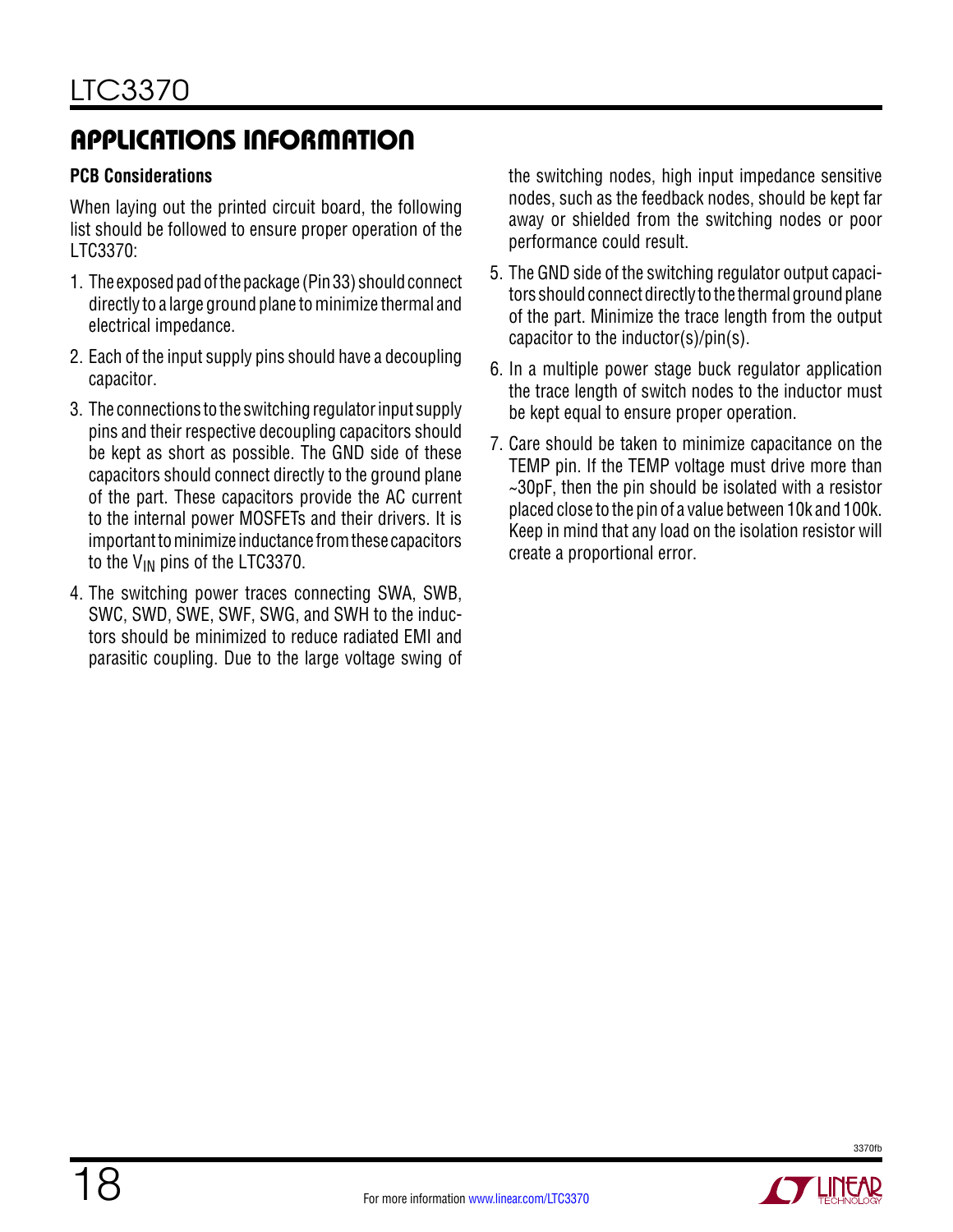## <span id="page-18-0"></span>Typical Applications



**4** × **2A Quad Buck Application**

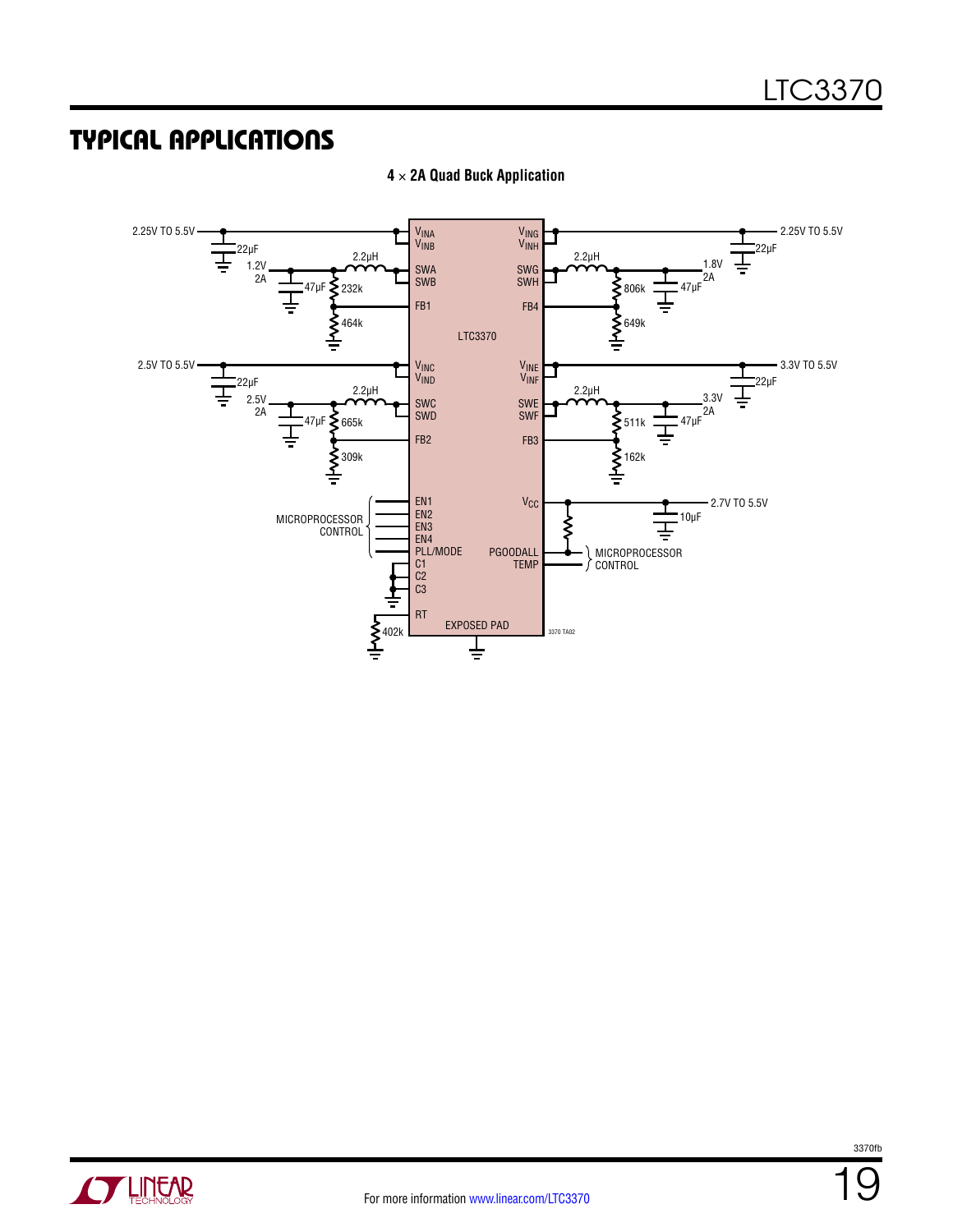## Typical Applications

**Buck Regulators with Sequenced Start-Up Driven from a High Voltage Upstream Buck Converter**



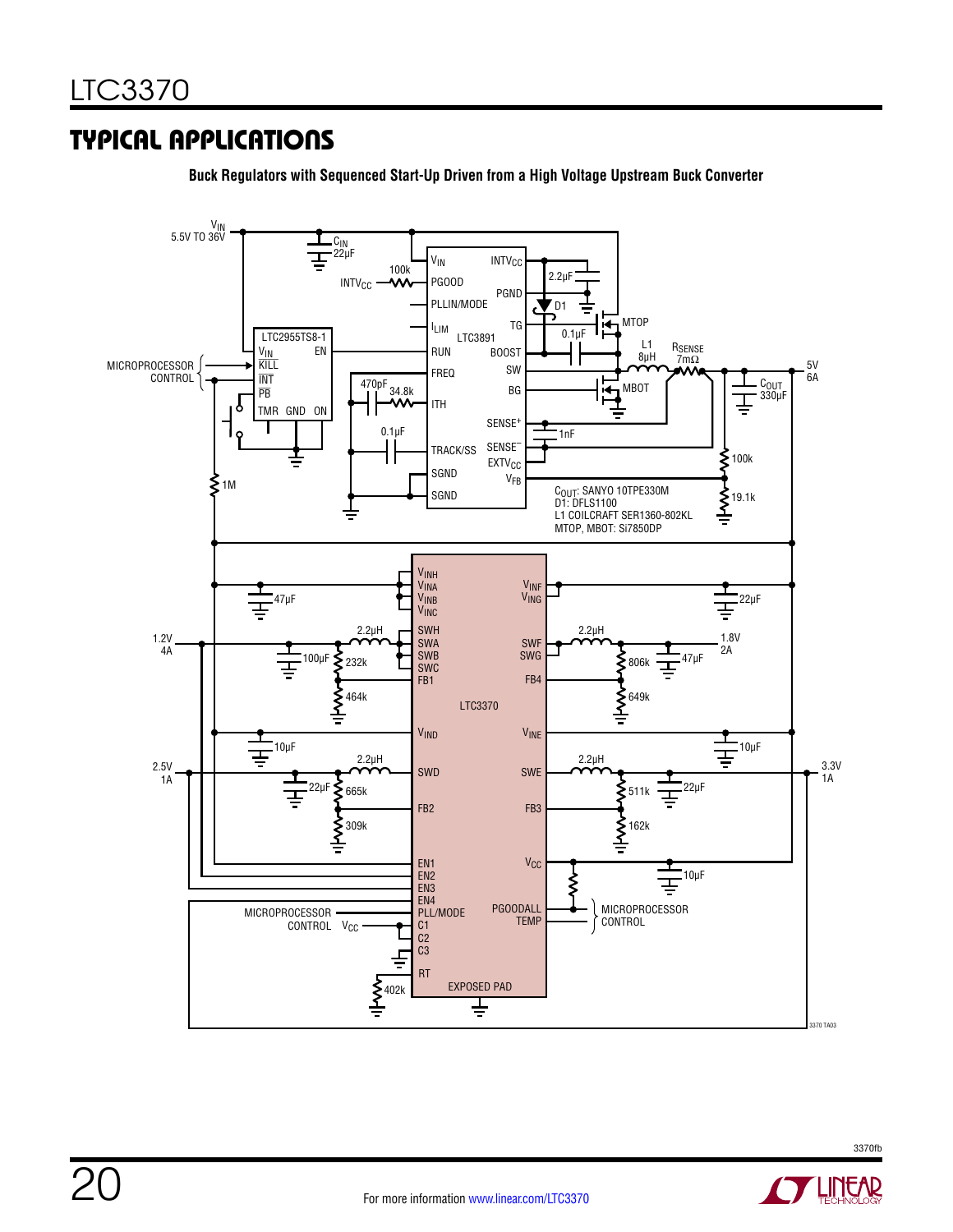### Typical Applications



**Combined Buck Regulators with Common Input Supply**

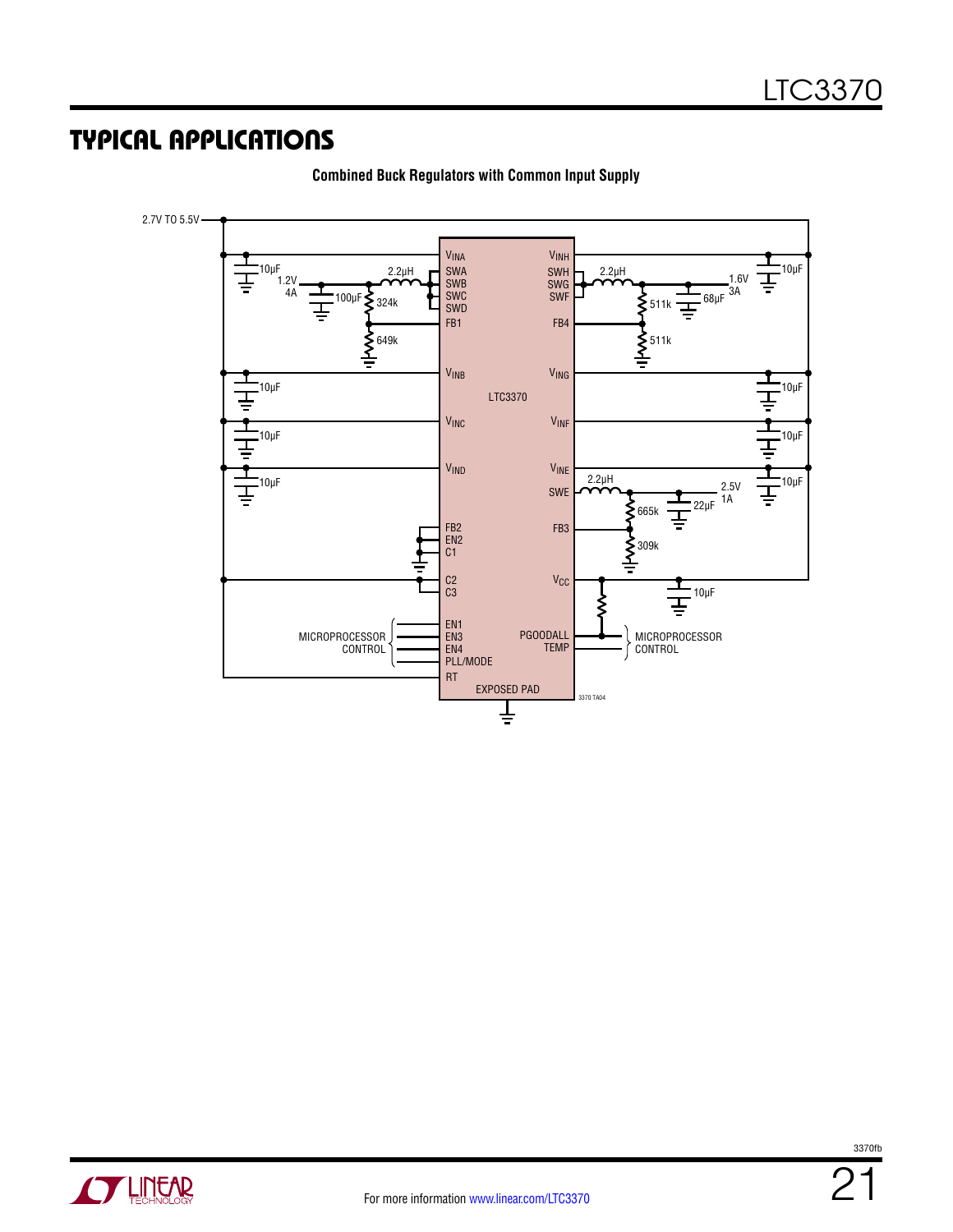### Package Description

**Please refer to<http://www.linear.com/product/LTC3370#packaging>for the most recent package drawings.**



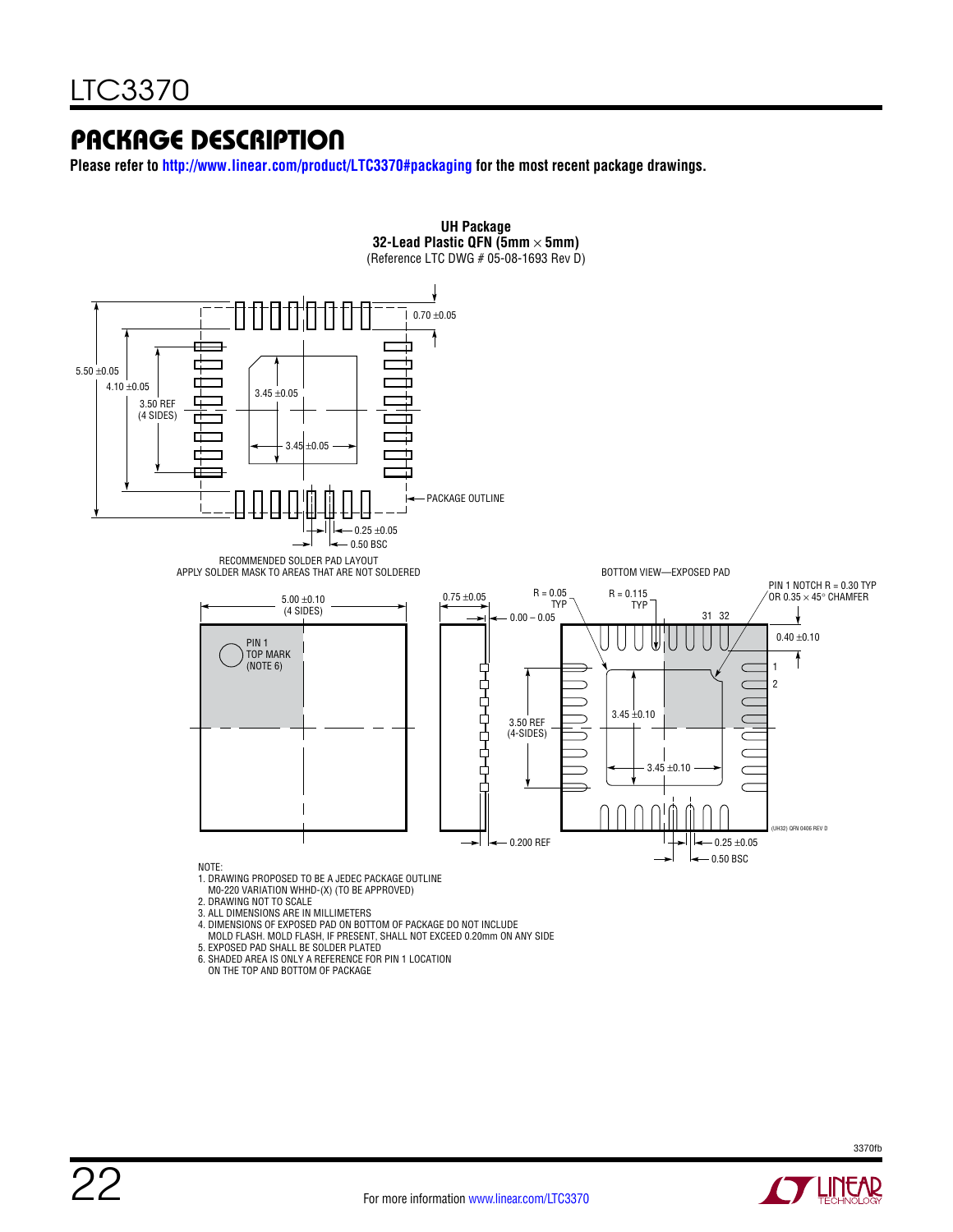# <span id="page-22-0"></span>Revision History

| <b>REV</b> | <b>DATE</b> | <b>DESCRIPTION</b>                                   | <b>PAGE NUMBER</b> |
|------------|-------------|------------------------------------------------------|--------------------|
|            | 03/16       | Changed pin labeling on Typical Application circuit  |                    |
|            | 09/16       | Changed Pin Configuration T <sub>JMAX</sub> to 150°C |                    |